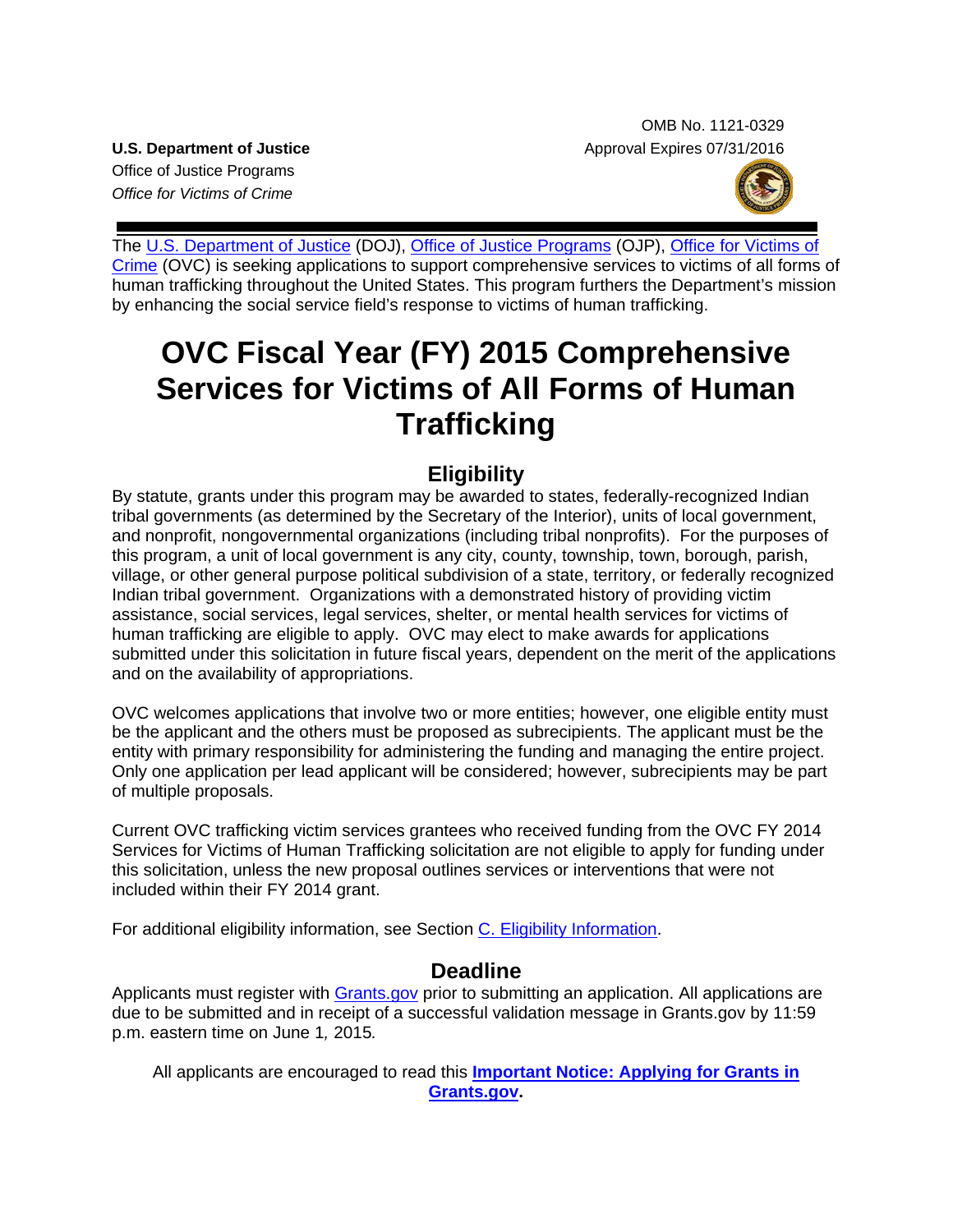For additional information, see [How to Apply](#page-27-0) in section D. Application and Submission [Information.](#page-13-1)

## **Contact Information**

For technical assistance with submitting an application, contact the Grants.gov Customer Support Hotline at 800-518-4726 or 606-545-5035, or via e-mail to [support@grants.gov.](mailto:support@grants.gov) The [Grants.gov](http://www.grants.gov/applicants/apply_for_grants.jsp) Support Hotline hours of operation are 24 hours a day, 7 days a week, except federal holidays.

Applicants that experience unforeseen Grants.gov technical issues beyond their control that prevent them from submitting their application by the deadline must e-mail the Office for Victims of Crime contact identified below **within 24 hours after the application deadline** and request approval to submit their application. Additional information on reporting technical issues is found under "Experiencing Unforeseen Grants.gov Technical Issues" in the [How To Apply](#page-27-0) section.

For assistance with any other requirements of this solicitation, contact Olivia Grew, Victim Justice Program Specialist, by telephone at 202-616-8803, or by e-mail at [olivia.grew@usdoj.gov.](mailto:olivia.grew@usdoj.gov)

Grants.gov number assigned to this announcement: OVC-2015-4228

Release date: April 16, 2015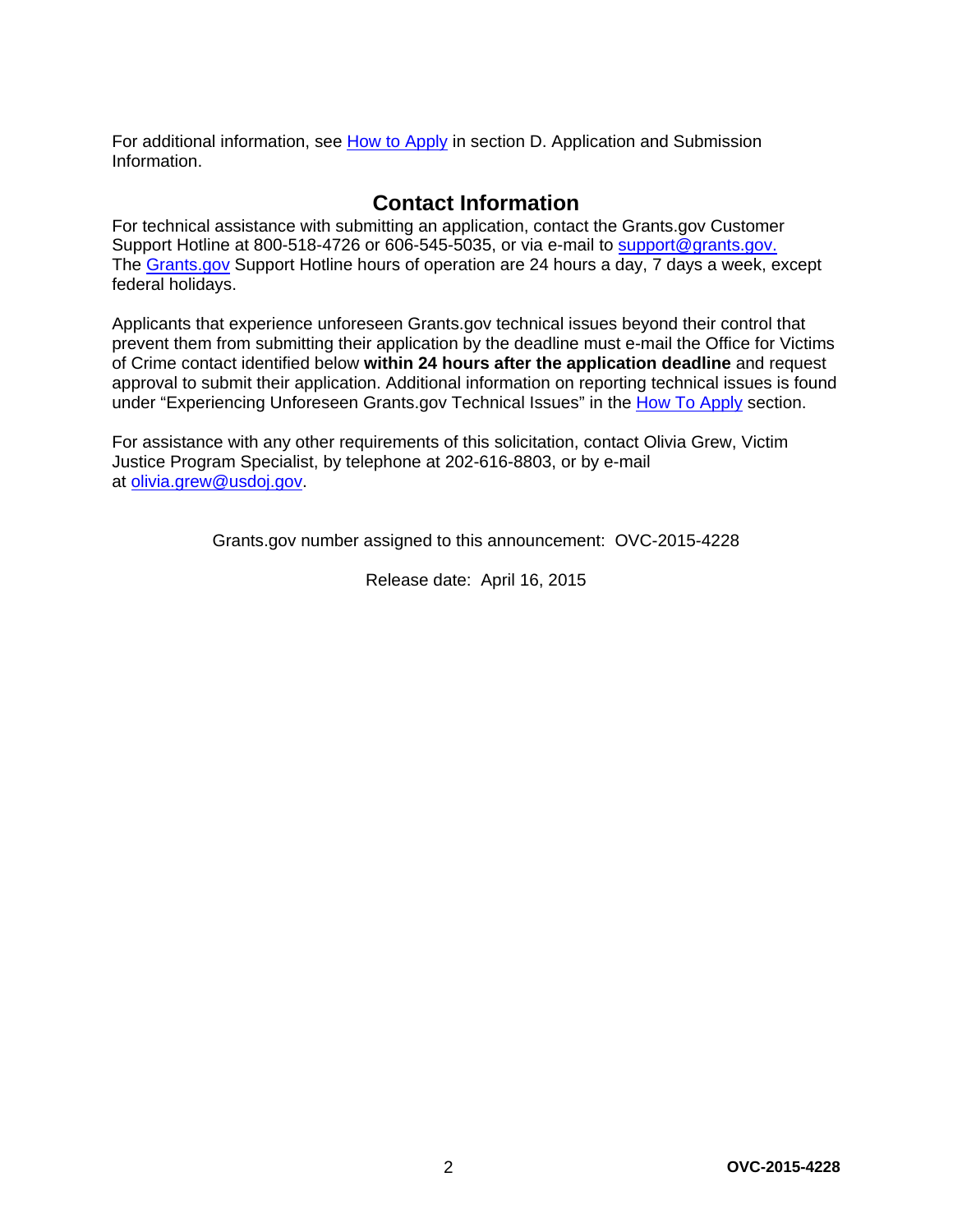## **Contents**

| Limitation on Use of Award Funds for Employee Compensation; Waiver 13            |  |
|----------------------------------------------------------------------------------|--|
| Prior Approval, Planning, and Reporting of Conference/Meeting/Training Costs  13 |  |
|                                                                                  |  |
|                                                                                  |  |
|                                                                                  |  |
|                                                                                  |  |
|                                                                                  |  |
|                                                                                  |  |
|                                                                                  |  |
|                                                                                  |  |
|                                                                                  |  |
|                                                                                  |  |
|                                                                                  |  |
|                                                                                  |  |
|                                                                                  |  |
| General Information about Post-Federal Award Reporting Requirements33            |  |
|                                                                                  |  |
|                                                                                  |  |
|                                                                                  |  |
|                                                                                  |  |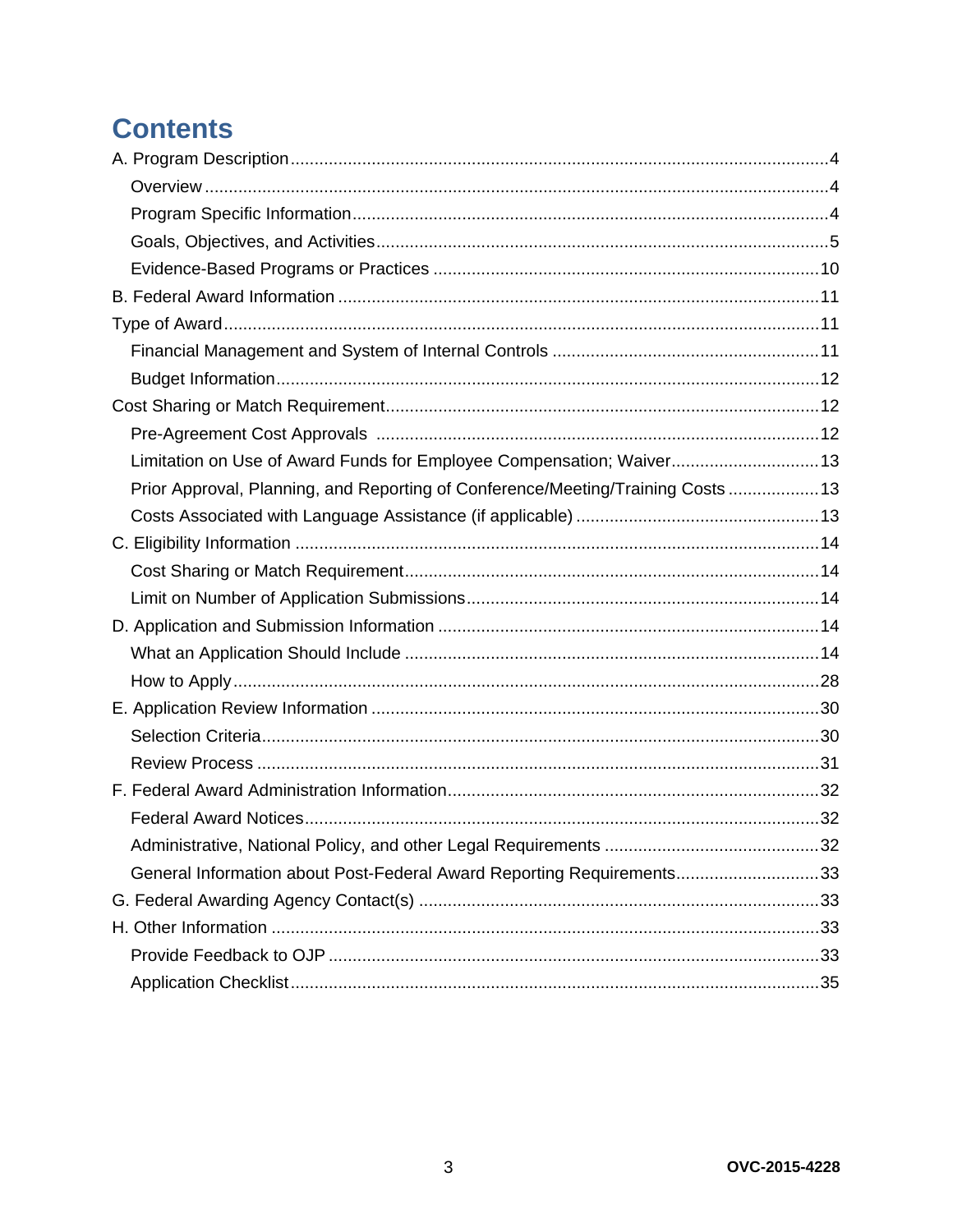# **OVC FY 2015 Comprehensive Services for Victims of All Forms of Human Trafficking (CFDA # 16.320)**

## <span id="page-3-0"></span>**A. Program Description**

#### <span id="page-3-1"></span>**Overview**

The primary goal of this program is to enhance the quality and quantity of services available to assist victims of human trafficking, as defined by the Trafficking Victims Protection Act (TVPA) of 2000, as amended, by enhancing interagency collaboration and the coordinated community response to victims of human trafficking, and through the provision of highquality services that address the individual needs of trafficking victims. This solicitation will provide funding to victim service organizations with a demonstrated history of providing services for victims of human trafficking. Funding under this program will support comprehensive services for all victims of human trafficking. Funding will also support efforts to increase the capacity of communities to respond to human trafficking victims through the development of interagency partnerships, professional training, and public awareness activities. The statutory authority for this program is 22 U.S.C. § 7105(b)(2).

#### <span id="page-3-2"></span>**Program Specific Information**

To address the problem of human trafficking in the United States, Congress passed, and the President signed into law, the Trafficking Victims Protection Act (TVPA) of 2000 (22 U.S.C. § 7101 et. seq.), which was amended by the Trafficking Victims Protection Reauthorization Act of 2003, and again amended in 2005, 2008, and 2013. The TVPA seeks to combat "severe forms" of human trafficking by punishing traffickers, protecting victims, and mobilizing U.S. Government agencies to wage a global anti-trafficking campaign.

OVC strives to uphold the intent of the TVPA and its subsequent authorizations to ensure that all trafficking victims–regardless of immigration status, gender, age, or form of trafficking– receive support to access the services they need to heal in the aftermath of crime victimization. Sex trafficking and labor trafficking occurs within many different settings within communities and the victims of these crimes are very diverse. Trafficking victims include foreign nationals and U.S. citizens, males and females, adults and minors, and individuals who identify as straight, lesbian, gay, bisexual, transgender, queer, or questioning (LGBTQ). This solicitation places a priority on funding direct services provided by organizations with the capacity to implement a highly collaborative and "comprehensive" service model, engaging all appropriate community resources, to address the needs of victims of all forms of human trafficking.

Under this program, a victim of trafficking is defined as a person who has been subjected to a "severe form of trafficking in persons," which, as defined in 22 U.S.C. 7102(9), means:

a. Sex trafficking in which a commercial sex act is induced by force, fraud, or coercion, or in which the person induced to perform such act has not attained 18 years of age; or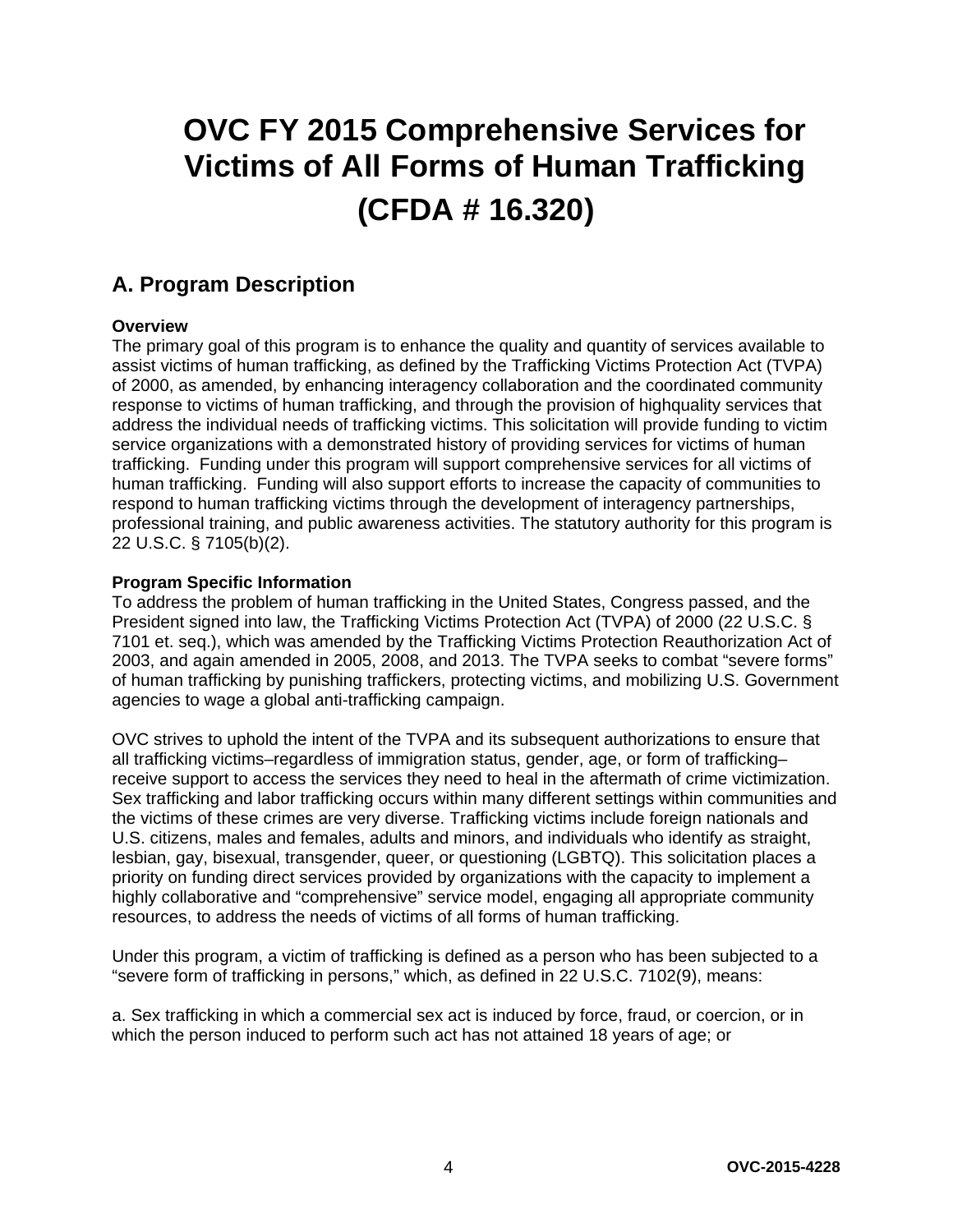b. The recruitment, harboring, transportation, provision, or obtaining of a person for labor or services, through the use of force, fraud, or coercion for the purpose of subjection to involuntary servitude, peonage, debt bondage, or slavery.

#### <span id="page-4-0"></span>**Goals, Objectives, and Activities**

The overarching goal of this program is to enhance the quality and quantity of services available to assist all victims of human trafficking in achieving their goals, which may include increased autonomy and self-sufficiency, and an increased feeling of safety and well-being.

The program's primary objectives are to enhance interagency collaboration and the coordinated community response to victims of human trafficking, and to provide high-quality services that address the individualized needs of trafficking victims.

Grantees funded through this solicitation will engage in the following activities in order to meet program goals and objectives:

- 1. Provide comprehensive services for victims of all forms of human trafficking, either inhouse or through community partnerships;
- 2. Work in collaboration with federal, state, and local law enforcement, local service providers, and community- and faith-based organizations to ensure that trafficking victims are identified and referred for appropriate services;
- 3. Conduct training and public awareness activities for professionals and community members to improve their knowledge of human trafficking and their ability to identify and respond to victims; and
- 4. Conduct data collection and evaluation activities to determine if the program is meeting stated goals and objectives.

Funds awarded through this OVC cooperative agreement are intended primarily to support the cost of direct services that promote victim safety and stability in the short-term aftermath of victim identification, leading to the goal of autonomy and economic self-sufficiency. OVC does not set time limits on services and supports the provision of ongoing case management when there are no other specialized programs to provide case management services; however, **funds awarded through this program are not intended to provide long-term financial support to trafficking victims.** All services are to be implemented in coordination with other existing community resources and initiatives. Reliance on OVC grant funding to provide long-term support, including, for example, long-term medical care or shelter expenses, may weaken the overall integrity of the program.

For the purpose of eligibility for services under this cooperative agreement, adult victims of human trafficking are required to cooperate with reasonable requests from law enforcement on the investigation or prosecution of trafficking in persons. OVC will consider exceptions on a case-by-case basis for adult victims who would be negatively impacted or re-traumatized by a requirement to assist law enforcement. Minors are not required to assist law enforcement; however, they should be encouraged to do so.

This program supports services for sex trafficking and labor trafficking victims identified within a specific geographic area. Such victims often represent a diversity of backgrounds, and may include foreign nationals, U.S. citizens, lawful permanent residents (LPRs), adults, minors, males, females, and LGBTQ victims of trafficking, among others. Service providers will be expected to serve victims of all forms of human trafficking.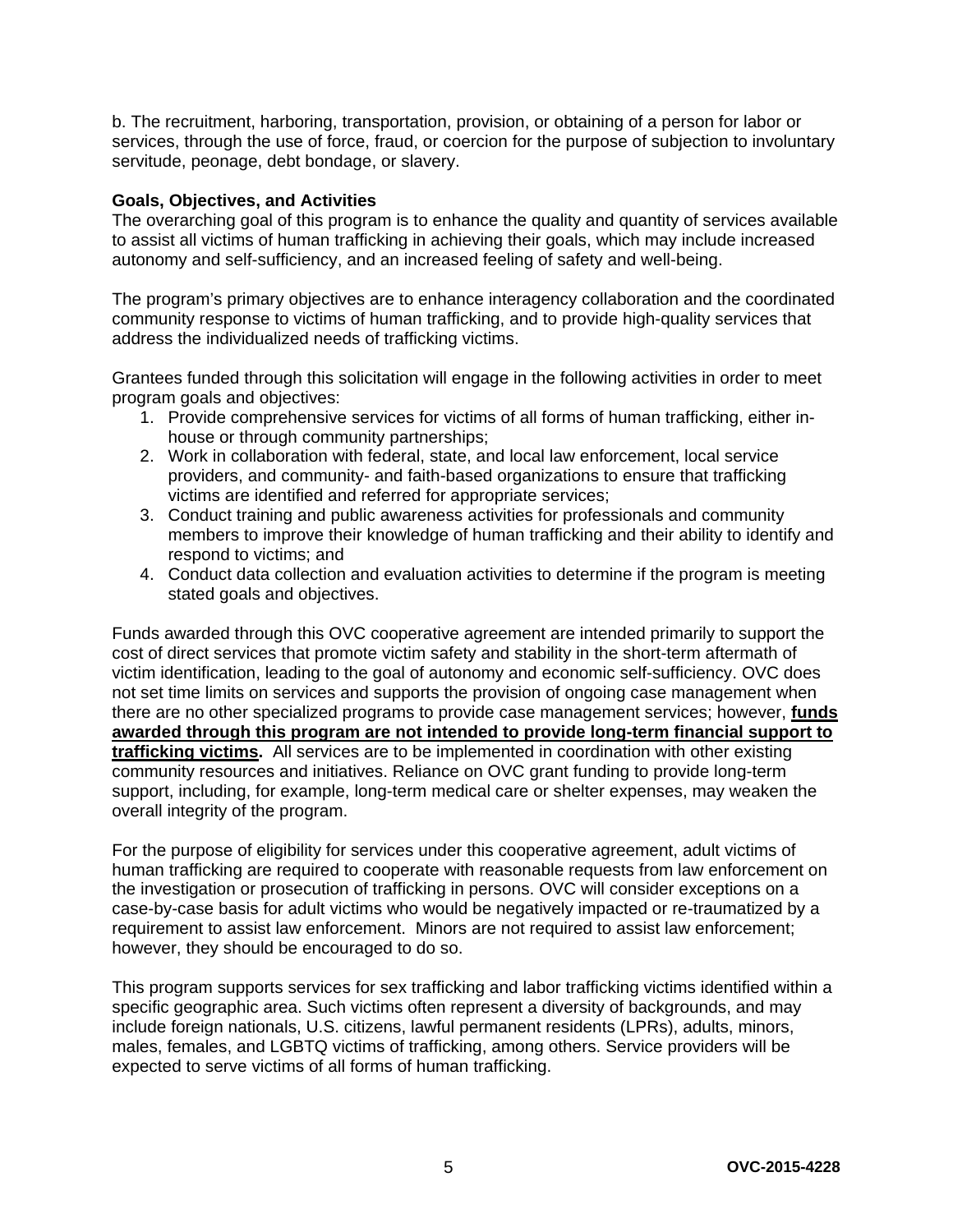#### **Comprehensive Service Model:**

The Comprehensive Service Model outlined below includes a wide variety of services that victims of human trafficking often need in order to address their needs for safety, security, and healing. No one agency is expected to provide all services outlined in the model in-house; however, applicants are expected to demonstrate that there is a coordinated, community-wide approach in place to ensure that each of the services outlined in the model is available to trafficking victims identified within their community, either in-house or through project partners and other community-based programs. Local and federal partners involved in the community response to victims and the delivery of a coordinated, community-wide approach include, but are not limited to, local, state, tribal, and federal law enforcement and prosecutors; legal assistance providers; child welfare and child protection service systems; domestic violence, youth, and homeless shelter systems and transitional housing programs; medical and mental health services and systems; immigrant and refugee service providers; child and adult educational systems; job training programs; substance abuse treatment agencies; drop-in centers for youth and adults; detention facilities; faith-based service providers; interpretation and translation providers; and other partners providing critical services.

The model includes the development of individualized service plans that are tailored to meet victims' needs. In coordination with a victim-centered and trauma-informed approach, the comprehensive model ensures that victims of human trafficking have the opportunity to make informed decisions about the support they need to work through the impact of the crime, address the issues that shaped the trafficking situation, and identify and achieve their personal goals. The model supports a process that informs victims about their options and helps them work with local, state, tribal, and federal law enforcement in the prosecution of the trafficker.

Intensive case management is central within the Comprehensive Service Model, as it ensures that victims have support in accessing a variety of services that are coordinated across multiple systems. It ensures the provision of "wraparound services" that meet victims where they are and helps to express their choices while working through the trauma of the situation and interacting with the necessary local and federal partners. Applicants must include a plan to ensure that case management is provided for all victims of human trafficking enrolled in the OVC-funded program, regardless of where the victim resides. For example, case management should be provided, either in-house or through project partners, for minor victims who may be placed in foster care, a group home, or reside with family; or for adults living independently or within a substance abuse treatment center or a shelter.

Applicants seeking funding through this solicitation must demonstrate that they have prior experience in serving trafficking victims. They also must document that they have a comprehensive service model in place or have specific plans to use grant funding to develop such a model. Applicants must ensure that the services outlined below will be made available to victims of all forms of human trafficking within the stated geographic area, including foreign nationals, U.S. citizens, LPRs, adults and minors, males and females, and victims who identify as LGBTQ.

Applicants must include a description of how they will provide each of the direct services described below, either in-house or through project partners:

• Intake and eligibility assessment, to determine if an individual meets the definition of a victim of a severe form of trafficking, as defined by the TVPA, and to determine eligibility for programs and services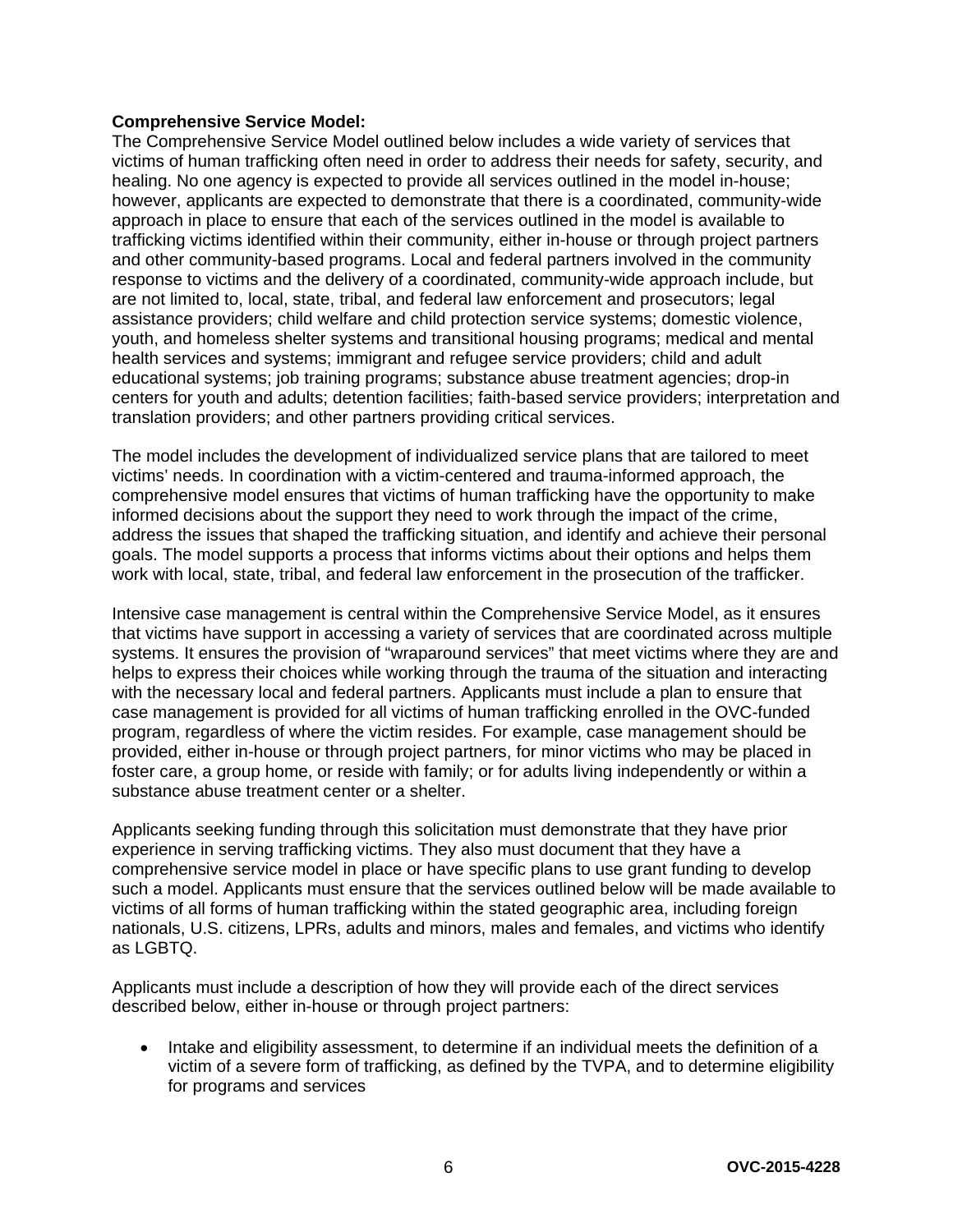- Intensive case management, including assessment of client needs, development of individualized service plans, assessment of eligibility for other public or communitybased programs, assistance in accessing publicly funded programs, safety planning, assisting with crime victim compensation claims when possible, information and referral, documentation of services provided, and routine follow-up to ensure that the victim's needs are being addressed, either in-house or through project partners
- Shelter, housing and sustenance, to include access to a variety of emergency and transitional shelters, group and independent living options, and food
- Medical care
- Dental care
- Mental health treatment, emergency mental health assessments, and individual and/or group counseling
- Interpreter/translator services
- Substance abuse treatment
- Assistance in achieving certification from the U.S. Department of Health and Human Services (HHS) Office of Refugee Resettlement (ORR certification) for foreign national victims, including coordination with law enforcement and allied experts to obtain documentation necessary to achieve ORR certification; assistance in coordination with federal law enforcement to request Continued Presence (CP); and assistance in obtaining necessary documents to support their application for services and programs for which they may be eligible
- Victim advocacy, information about crime victims' rights and services, and coordination with the Federal Bureau of Investigation, Immigration and Customs Enforcement, and U.S. Attorney's Office victim/witness coordinators; victim/witness staff in district attorneys' offices or within local law enforcement; victim advocates within intimate partner violence and domestic violence or sexual assault crisis centers; and local Sexual Assault Response Teams, Sexual Assault Nurse Examiners, and Sexual Assault Forensic Examiner programs. Victim advocates within these settings may provide information on the status of an investigation or prosecution, assistance with the application process for state crime victim compensation benefits, sexual assault forensic medical exam options, accompaniment to court proceedings, additional comprehensive victim services-whether in-house or through referrals, and information to help clients exercise their rights as crime victims within the criminal justice process
- Literacy education, job training, and/or education and GED assistance that is culturally and linguistically appropriate
- Life skills training, including managing personal finances, self-care, parenting classes, and programs that help clients achieve self-sufficiency
- Employment assistance
- Transportation assistance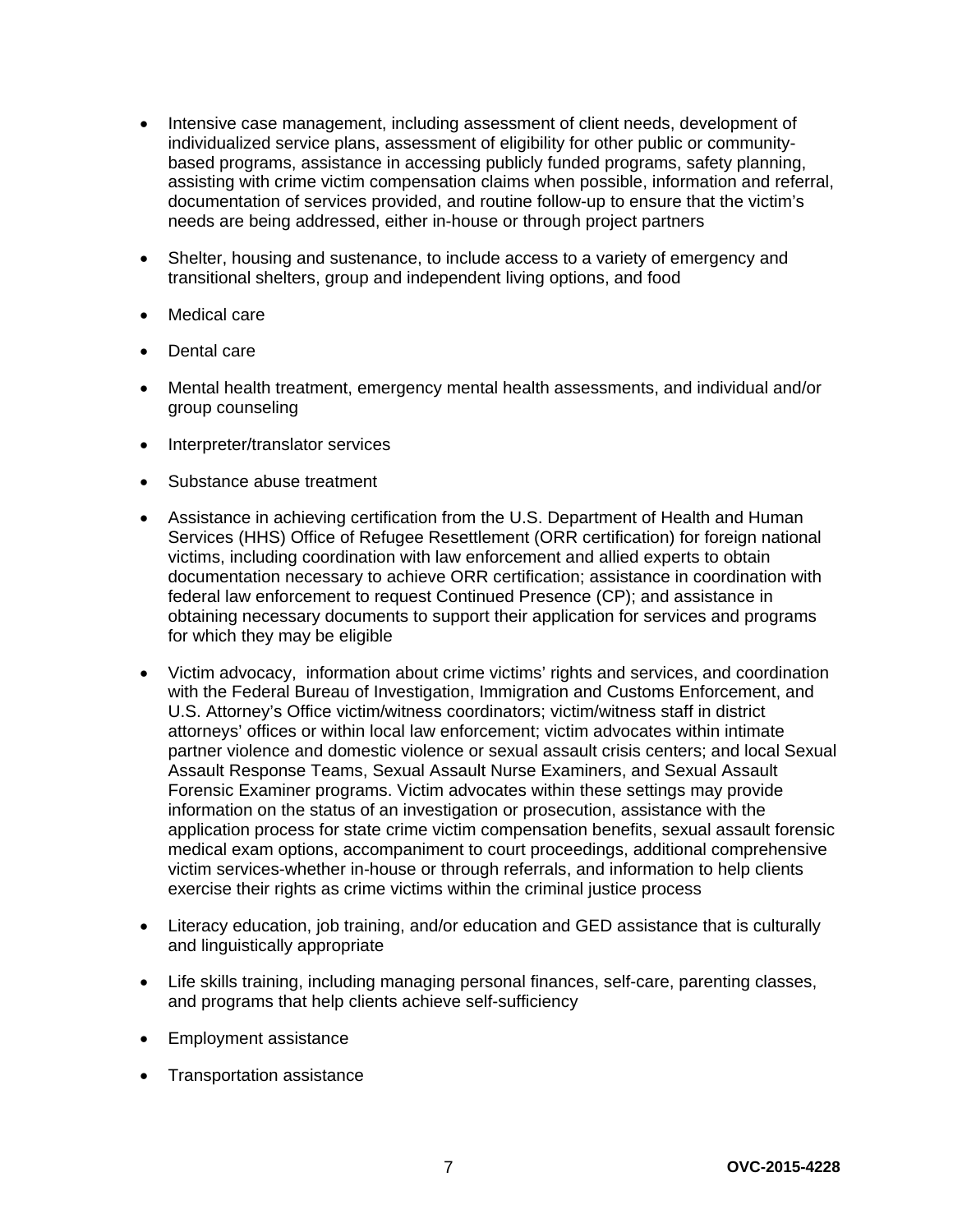- Provide 24-hour response, including evenings and weekends, to client emergencies and emergency calls from law enforcement. This may include hotline services, callforwarding systems, or rotating on-call cell phones, and a protocol for responding to victim emergencies and emergency referrals after hours.
- Legal services, including:
	- $\circ$  assistance in screening the client to ensure they meet the definition of a victim of a severe form of trafficking as defined by the TVPA;
	- o screening and assessment to determine the type of legal assistance needed;
	- o explanation of legal rights and protections, including assistance in obtaining restitution and victims' rights enforcement and compliance efforts;
	- o coordination with law enforcement to request Continued Presence;
	- o assistance in achieving ORR certification or recognition as a minor victim through the HHS ORR for eligibility for benefits to the same extent as refugees;
	- $\circ$  assistance in applying for a T nonimmigrant status (T-visa) or other immigration relief;
	- o assistance with payment of application fees and visa fees, if needed;
	- $\circ$  assistance on family and civil matters related to the trafficking victimization, including, but not limited to, protection from abuse orders, representation in family court proceedings, and emancipation of minors;
	- o assistance with repatriation or family reunification;
	- o facilitation of representation of the victim by attorneys willing to provide pro bono legal services;
	- o assistance pursuing efforts to vacate a victim's criminal conviction and/or expunge a victim's criminal record where the law allows vacatur/expungement based on being a human trafficking victim.

**Note:** OVC funding may not be used for criminal defense services.

Applicants must demonstrate that a coordinated, community-wide approach will be used to leverage various local, state, and federal resources for the provision of a comprehensive array of services for all victims identified through this initiative. Applicants that fail to dedicate adequate funding to support direct services, and applicants that propose to perform all work inhouse without demonstrated collaboration with other community-based agencies, will not be considered responsive to the solicitation.

• Foreign National Victims (minors and adults): A comprehensive array of services can be provided to a foreign national victims in the short-term aftermath of victim identification until they achieve ORR certification. Once a trafficking victim achieves ORR certification, service providers should refer the victim to other federal, state, or local programs for which the victim may be eligible, including ORR-funded services. If no trafficking-specific case management and/or legal services exist within a reasonable distance from where the trafficking victim resides, the grantee may continue to use OVC grant funds to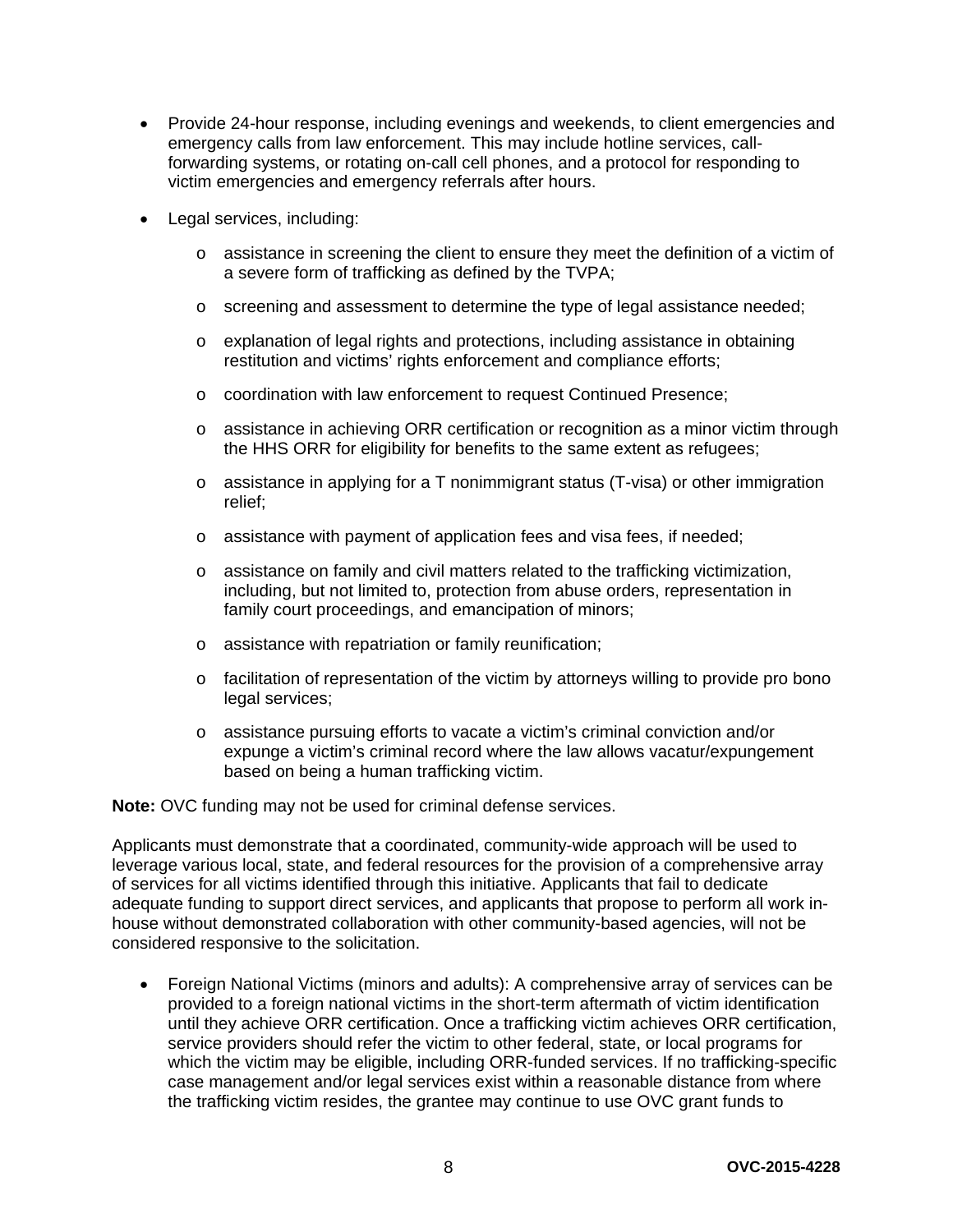provide case management and legal services. Approval to use grant funds for other services beyond case management and legal services for certified foreign national victims must be granted in writing by OVC.

• U.S. Citizens (minors and adults): A comprehensive array of services can be provided to a victim in the short-term aftermath of victim identification until they are able to access other federal, state, or local programs for which they may be eligible. If no traffickingspecific case management or legal services exist within a reasonable distance from where the trafficking victim resides, the grantee may continue to use OVC grant funds to provide case management and legal services.

#### Resource Coordination

Proposals should fill gaps in existing services. All applicants should determine if there is an existing OVC-funded trafficking victim service provider within their jurisdiction, and work to ensure that the new application does not duplicate existing services currently funded by OVC. If there is currently an OVC-funded trafficking victim service grantee within the same jurisdiction as the applicant's proposal, applicants must document (1) how the new proposal either targets a different population of trafficking victims than those served by the currently funded provider, supports different services than those already funded, or provides strong justification why additional funding is needed to fill existing gaps in services; and (2) describe how these services will be coordinated within the geographic area. The list of OVC-funded trafficking victim services grantees and the geographic regions they serve are listed on the OVC Web site at [http://ojp.gov/ovc/grants/traffickingmatrix.html.](http://ojp.gov/ovc/grants/traffickingmatrix.html) OVC will not fund a new proposal that duplicates the services and geographic area already covered by an existing comprehensive services provider.

Applicants must also include information about any other open award of federal and state funds that are being or will be used, in whole or in part, for one or more of the identical cost items outlined within this application. Applicants with current OVC funding for services for victims of human trafficking must demonstrate how the new proposal fills gaps in services or interventions not previously addressed by the existing OVC grant.

With regard to services provided to individual clients, applicants must ensure that eligible victims served under this program are not concurrently served with other federally funded grants, contracts, or subawards issued to the applicant agency specifically for services for victims of human trafficking, such as awards funded by ORR or other federal sources. An agency that receives both OVC trafficking services funds and is an ORR trafficking victim assistance program grantee or subawardee should use funds awarded by OVC to serve pre-certified victims until the victim achieves ORR certification. Upon ORR certification, the victim should be transferred to an ORR trafficking victim assistance-funded program.

#### Training and Public Awareness:

Training and public awareness activities are integral to a community's response to human trafficking. Applicants are expected to conduct local trainings for project partners and for other community members, and provide project staff with professional development opportunities (including travel to attend local and national victim assistance or regional or national trafficking conferences). **Under this program, each applicant must allocate a minimum of two percent (but not more than five percent) of their total project budget to support the delivery of training to stakeholders within the community, and to access professional development opportunities.** A Training Plan should be submitted as one separate attachment to the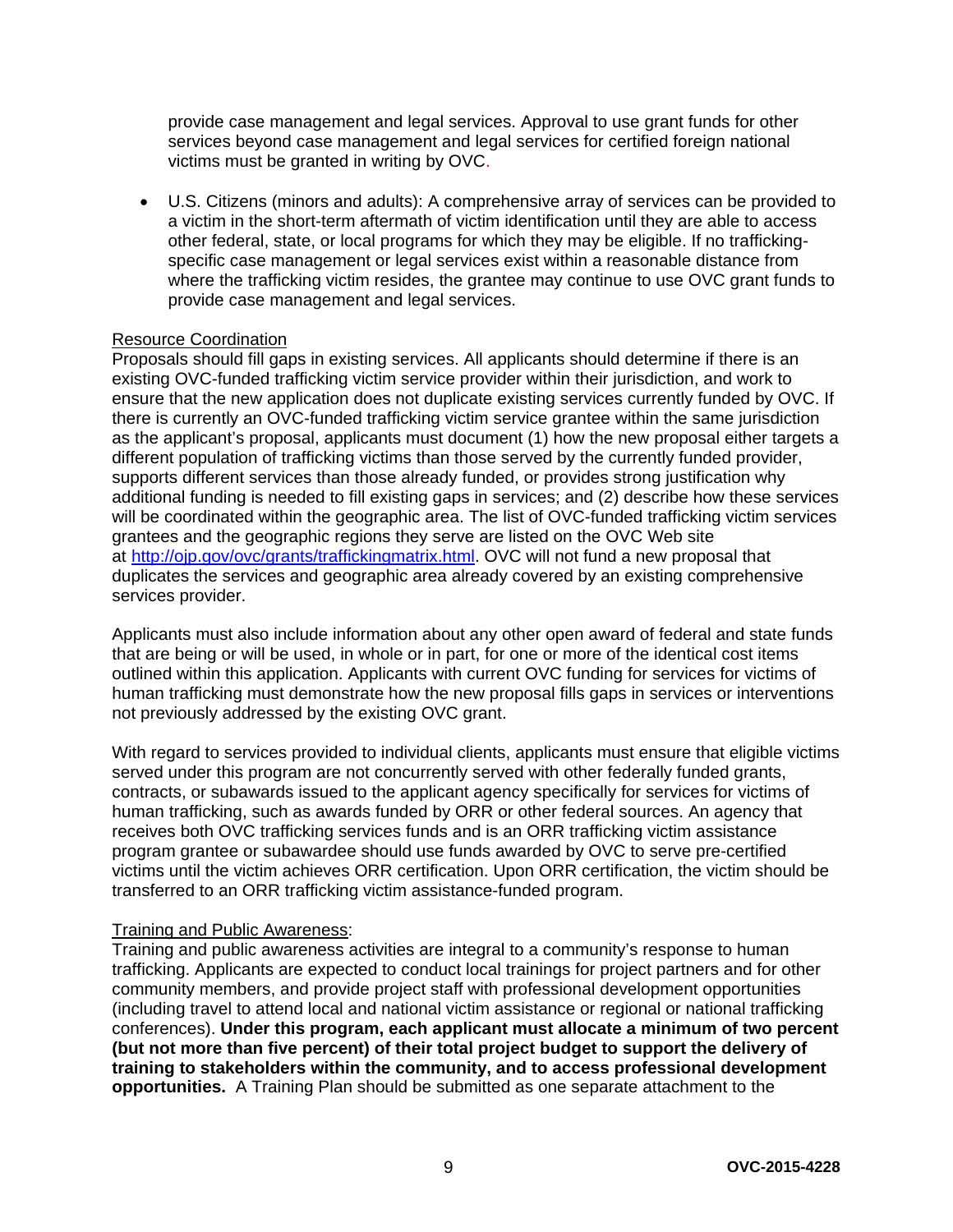application (Attachment 8). For more information about what should be included in the Training Plan please refer to page 23.

#### Evaluation and Collecting Data for Performance Measures:

Data collection and evaluation activities are necessary to document the required performance measures and ensure projects meet intended goals related to service provision and impact on victims of human trafficking. **Under this program, each application must allocate a minimum of two percent (but not more than five percent) of their total project budgets to collect data on the performance measures of this grant.** A Data Collection and Evaluation Plan should be submitted as one separate attachment to the application (Attachment 3). For more information about what should be included in the Data Collection and Evaluation Plan, please refer to page 19.

#### MOUs and Letters of Intent:

For services to be provided by project partners, the applicant must name the project partner that will provide the specific service in the program narrative, and include, as an attachment to the application, a Letter of Intent or Memorandum of Understanding (MOU) describing the commitment from that organization to perform a specific service, and a description of the fee for the service or cost to the grant for each service. If services are to be provided as in-kind match, pro bono, or at no-cost to the grant, this should be clearly stated in the MOU or Letter of Intent.

MOUs and Letters of Intent must include the following: (1) names of the organizations involved in the agreement; (2) scope of the direct service(s) and other work to be performed under the agreement; (3) duration of the agreement; (4) estimated cost per victim or cost of actual services provided—fee-for-service, in-kind match, or no-cost; (5) whether or not there is a cap on the total amount of the agreement; and (6) whether or not there is a maximum number of victims that may be served under the agreement. If any of the required direct services above are to be provided pro bono, or accessed through other government-subsidized or otherwise funded programs, applicants must describe how services will be provided to victims without the use of grant funds. MOUs and Letters of Intent should be submitted as one separate attachment to the application (Attachment 9).

Applications with insufficient documentation to fully demonstrate the applicant's ability to implement their proposed service model will be negatively impacted during the review process. Awards made to victim service organizations under this solicitation will contain a special condition precluding access to the full amount of grant funds until all supporting documentation is received and approved by OVC.

#### <span id="page-9-0"></span>**Evidence-Based Programs or Practices**

OJP strongly emphasizes the use of data and evidence in policy making and program development in criminal justice, juvenile justice, and crime victim services. OJP is committed to:

- Improving the quantity and quality of evidence OJP generates
- Integrating evidence into program, practice, and policy decisions within OJP and the field
- Improving the translation of evidence into practice

OJP considers programs and practices to be evidence-based when their effectiveness has been demonstrated by causal evidence, generally obtained through one or more outcome evaluations. Causal evidence documents a relationship between an activity or intervention (including technology) and its intended outcome, including measuring the direction and size of a change, and the extent to which a change may be attributed to the activity or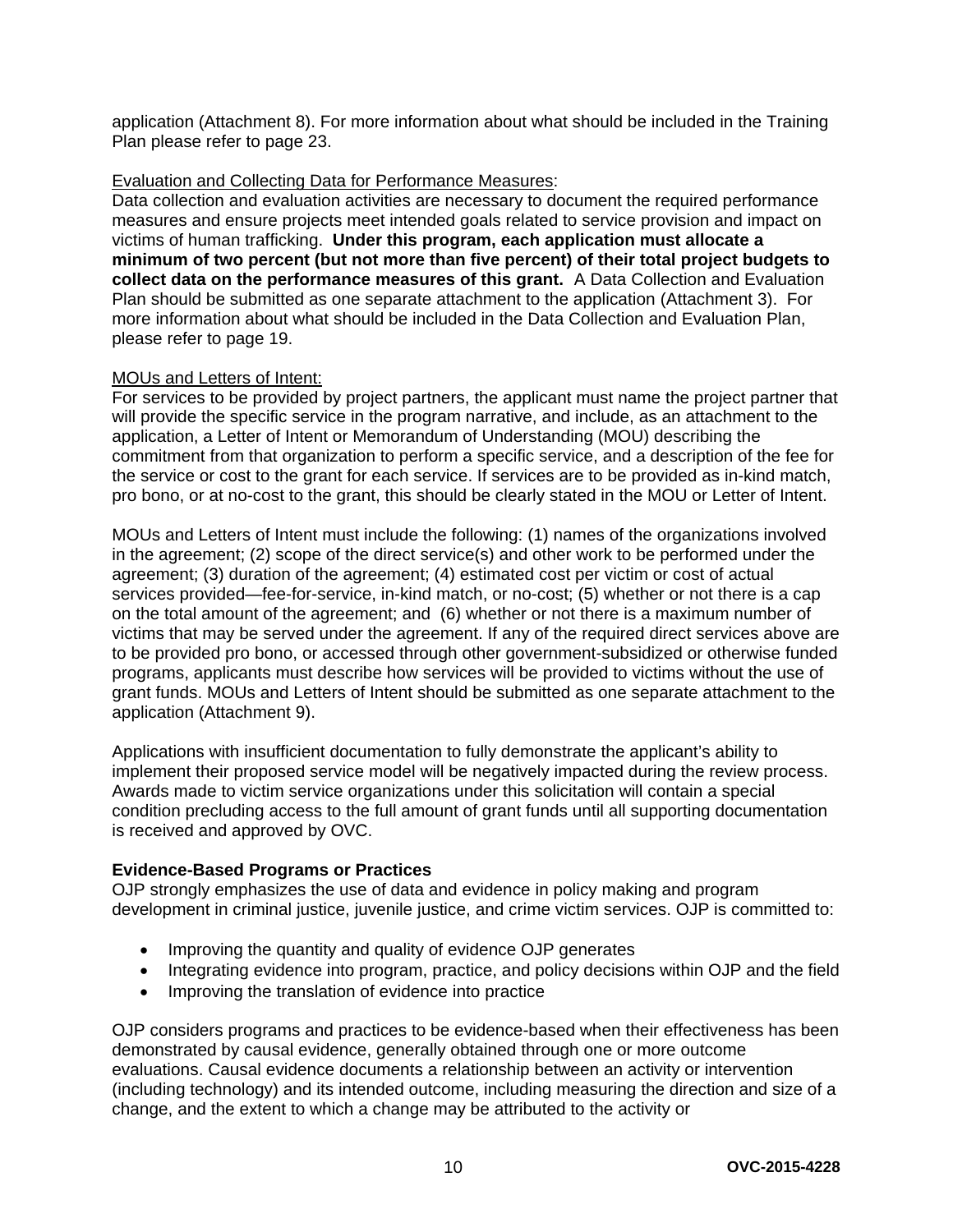intervention. Causal evidence depends on the use of scientific methods to rule out, to the extent possible, alternative explanations for the documented change. The strength of causal evidence, based on the factors described above, will influence the degree to which OJP considers a program or practice to be evidence-based. The [OJP CrimeSolutions.gov](http://www.crimesolutions.gov/) Web site is one resource that applicants may use to find information about evidence-based programs in criminal justice, juvenile justice, and crime victim services.

## <span id="page-10-0"></span>**B. Federal Award Information**

OVC estimates that it will make up to 10 awards of up to \$750,000 each for a 36-month project period, beginning on October 1, 2015.

OVC reserves the right to exercise discretion in setting award amounts. Award amounts will be based on the documented number of victims served each year during 2013 and 2014 within the targeted geographic region, the geographic location of the project, the scope and complexity of the service strategy, funding priorities, and funding availability.

OVC may, in certain cases, provide supplemental funding in future years to awards under this solicitation. Important considerations in decisions regarding supplemental funding include, among other factors, the availability of funding, strategic priorities, assessment of the quality of the management of the award (for example, timeliness and quality of progress reports), and assessment of the progress of the work funded under the award.

All awards are subject to the availability of appropriated funds and to any modifications or additional requirements that may be imposed by law.

## <span id="page-10-1"></span>**Type of Award[1](#page-10-3)**

OVC expects that it will make any award from this solicitation in the form of a cooperative agreement, which is a particular type of grant used if OVC expects to have ongoing substantial involvement in award activities. Substantial involvement includes direct oversight and involvement with the grantee organization in implementation of the grant, but does not involve day-to-day project management. See [Administrative, National Policy, and other Legal](#page-31-3)  [Requirements,](#page-31-3) under Section [F. Federal Award Administration Information,](#page-31-3) for details regarding the federal involvement anticipated under an award from this solicitation.

#### <span id="page-10-2"></span>**Financial Management and System of Internal Controls**

If selected for funding, the award recipient must:

(a) Establish and maintain effective internal control over the Federal award that provides reasonable assurance that the non-Federal entity is managing the Federal award in compliance with Federal statutes, regulations, and the terms and conditions of the Federal award. These internal controls should be in compliance with guidance in "Standards for Internal Control in the Federal Government" issued by the Comptroller General of the United States and the "Internal Control Integrated Framework", issued by the Committee of Sponsoring Organizations of the Treadway Commission (COSO).

<span id="page-10-3"></span><sup>1</sup> *See generally* 31 U.S.C. §§ 6301-6305 (defines and describes various forms of federal assistance relationships, including grants and cooperative agreements (a type of grant)).  $\overline{a}$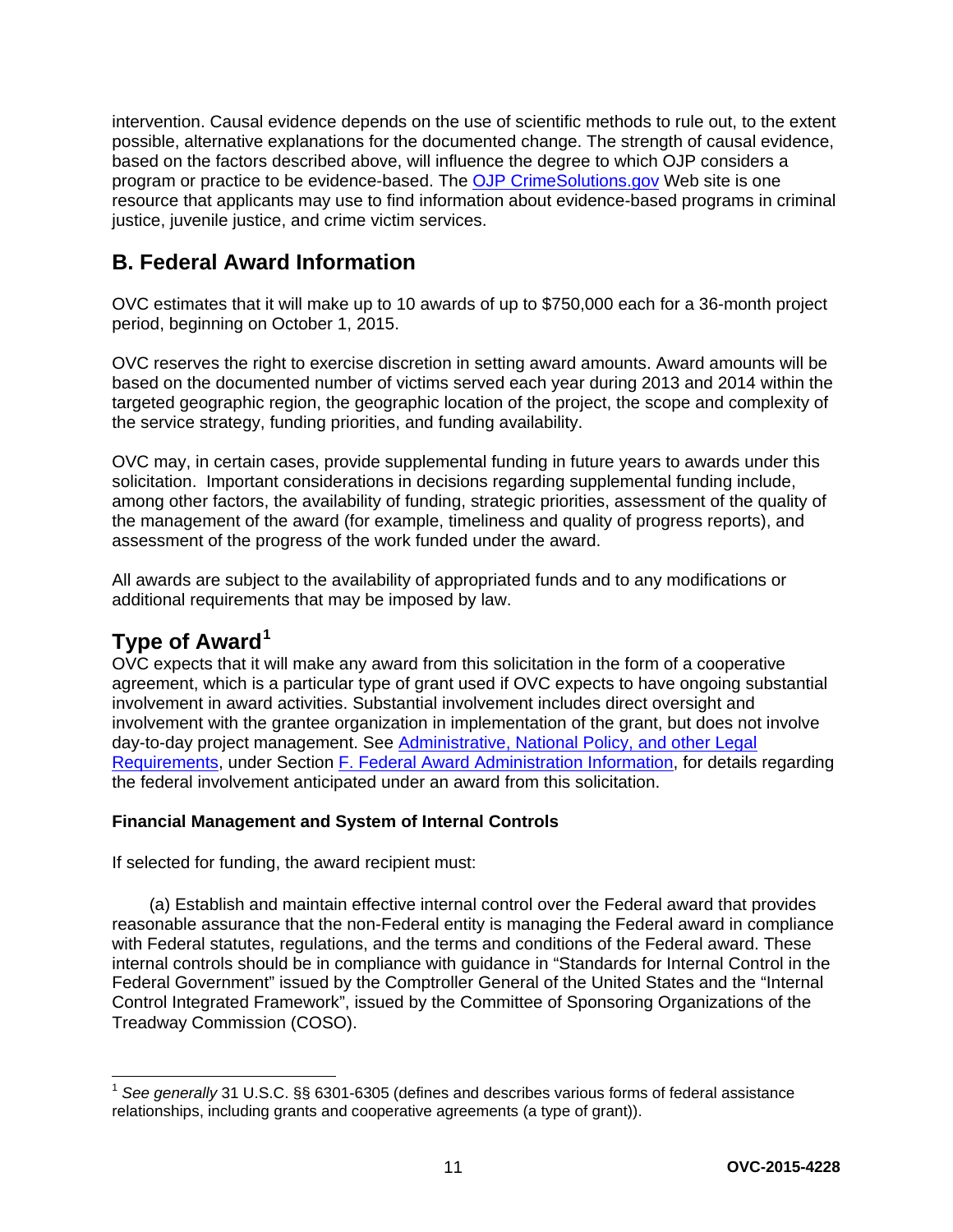(b) Comply with Federal statutes, regulations, and the terms and conditions of the Federal awards.

(c) Evaluate and monitor the non-Federal entity's compliance with statute, regulations and the terms and conditions of Federal awards.

(d) Take prompt action when instances of noncompliance are identified including noncompliance identified in audit findings.

(e) Take reasonable measures to safeguard protected personally identifiable information and other information the Federal awarding agency or pass-through entity designates as sensitive or the non-Federal entity considers sensitive consistent with applicable Federal, state and local laws regarding privacy and obligations of confidentiality.

In order to better understand administrative requirements and cost principles, award applicants are encouraged to enroll, at no charge, in the Department of Justice Grants Financial Management Online Training available [here.](http://gfm.webfirst.com/)

#### <span id="page-11-0"></span>**Budget Information**

<span id="page-11-1"></span>Cost Sharing or Match Requirement**: 25 percent**

#### **Match Requirement (cash or in-kind)**

Federal funds awarded under this program may not cover more than 25 percent *of* the total costs of the project. Applicants must identify the source of the 25 percent non-federal portion of the total project costs and how they will use match funds. If a successful applicant's proposed match exceeds the required match amount, and OJP approves the budget, the total match amount incorporated into the approved budget becomes mandatory and subject to audit. (Match is restricted to the same uses of funds as allowed for the federal funds.) Applicants may satisfy this match requirement with either cash or in-kind services. The formula for calculating the match is:

Federal Award Amount = Adjusted (Total) Project Costs Federal Share Percentage

Required Recipient's Share Percentage x Adjusted Project Cost = Required Match

**Example:** 75%/25% match requirement: for a federal award amount of \$350,000, calculate match as follows:  $$350,000 = $466,667$  25% x \$466,667 = \$116,667 match

75%

For additional cost sharing and match information, see Section [C. Eligibility Information.](#page-13-0)

#### <span id="page-11-2"></span>**Pre-Agreement Cost Approvals**

OJP does not typically approve pre-agreement costs; an applicant must request and obtain the prior written approval of OJP for all such costs. If approved, pre-agreement costs could be paid from grant funds consistent with a grantee's approved budget, and under applicable cost standards. However, all such costs prior to award and prior to approval of the costs are incurred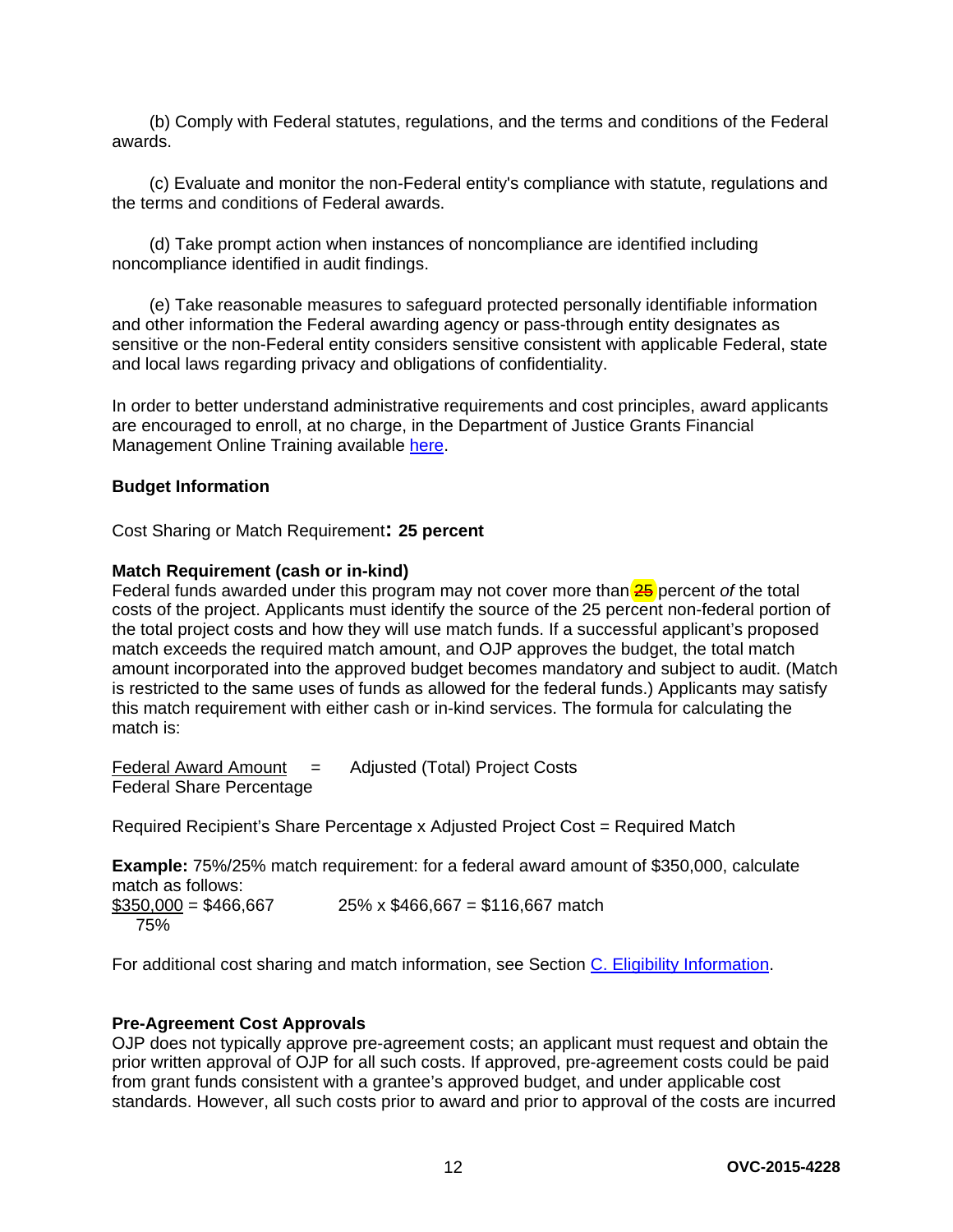at the sole risk of an applicant. Generally, no applicant should incur project costs *before* submitting an application requesting federal funding for those costs. Should there be extenuating circumstances that appear to be appropriate for OJP's consideration as preagreement costs, the applicant should contact the point of contact listed on the title page of this announcement for details on the requirements for submitting a written request for approval. See the section on Costs Requiring Prior Approval in the [Financial Guide,](http://ojp.gov/financialguide/index.htm) for more information.

#### <span id="page-12-0"></span>**Limitation on Use of Award Funds for Employee Compensation; Waiver**

With respect to any award of more than \$250,000 made under this solicitation, recipients may not use federal funds to pay total cash compensation (salary plus cash bonuses) to any employee of the award recipient at a rate that exceeds 110% of the maximum annual salary payable to a member of the Federal Government's Senior Executive Service (SES) at an agency with a Certified SES Performance Appraisal System for that year.<sup>[2](#page-12-3)</sup> The 2015 salary table for SES employees is available at the Office of Personnel Management [website.](http://www.opm.gov/policy-data-oversight/pay-leave/salaries-wages/salary-tables/15Tables/exec/html/ES.aspx) Note: A recipient may compensate an employee at a greater rate, provided the amount in excess of this compensation limitation is paid with non-federal funds. (Any such additional compensation will not be considered matching funds where match requirements apply.)

The Assistant Attorney General for OJP may exercise discretion to waive, on an individual basis, the limitation on compensation rates allowable under an award. An applicant requesting a waiver should include a detailed justification in the budget narrative of the application. Unless the applicant submits a waiver request and justification with the application, the applicant should anticipate that OJP will request the applicant to adjust and resubmit the budget.

The justification should include the particular qualifications and expertise of the individual, the uniqueness of the service the individual will provide, the individual's specific knowledge of the program or project being undertaken with award funds, and a statement explaining that the individual's salary is commensurate with the regular and customary rate for an individual with his/her qualifications and expertise, and for the work to be done.

#### <span id="page-12-1"></span>**Prior Approval, Planning, and Reporting of Conference/Meeting/Training Costs**

OJP strongly encourages applicants that propose to use award funds for any conference-, meeting-, or training-related activity to review carefully – before submitting an application – the OJP policy and guidance on conference approval, planning, and reporting available at [http://www.ojp.gov/financialguide/PostawardRequirements/chapter15page1.htm.](http://www.ojp.gov/financialguide/PostawardRequirements/chapter15page1.htm) OJP policy and guidance (1) encourage minimization of conference, meeting, and training costs; (2) require prior written approval (which may affect project timelines) of most such costs for cooperative agreement recipients and of some such costs for grant recipients; and (3) set cost limits, including a general prohibition of all food and beverage costs.

#### <span id="page-12-2"></span>**Costs Associated with Language Assistance (if applicable)**

If an applicant proposes a program or activity that would deliver services or benefits to individuals, the costs of taking reasonable steps to provide meaningful access to those services or benefits for individuals with limited English proficiency may be allowable. Reasonable steps to provide meaningful access to services or benefits may include interpretation or translation services where appropriate.

<span id="page-12-3"></span> $^2$  This limitation on use of award funds does not apply to the non-profit organizations specifically named at Appendix VIII to 2 C.F.R. part 200.  $\overline{a}$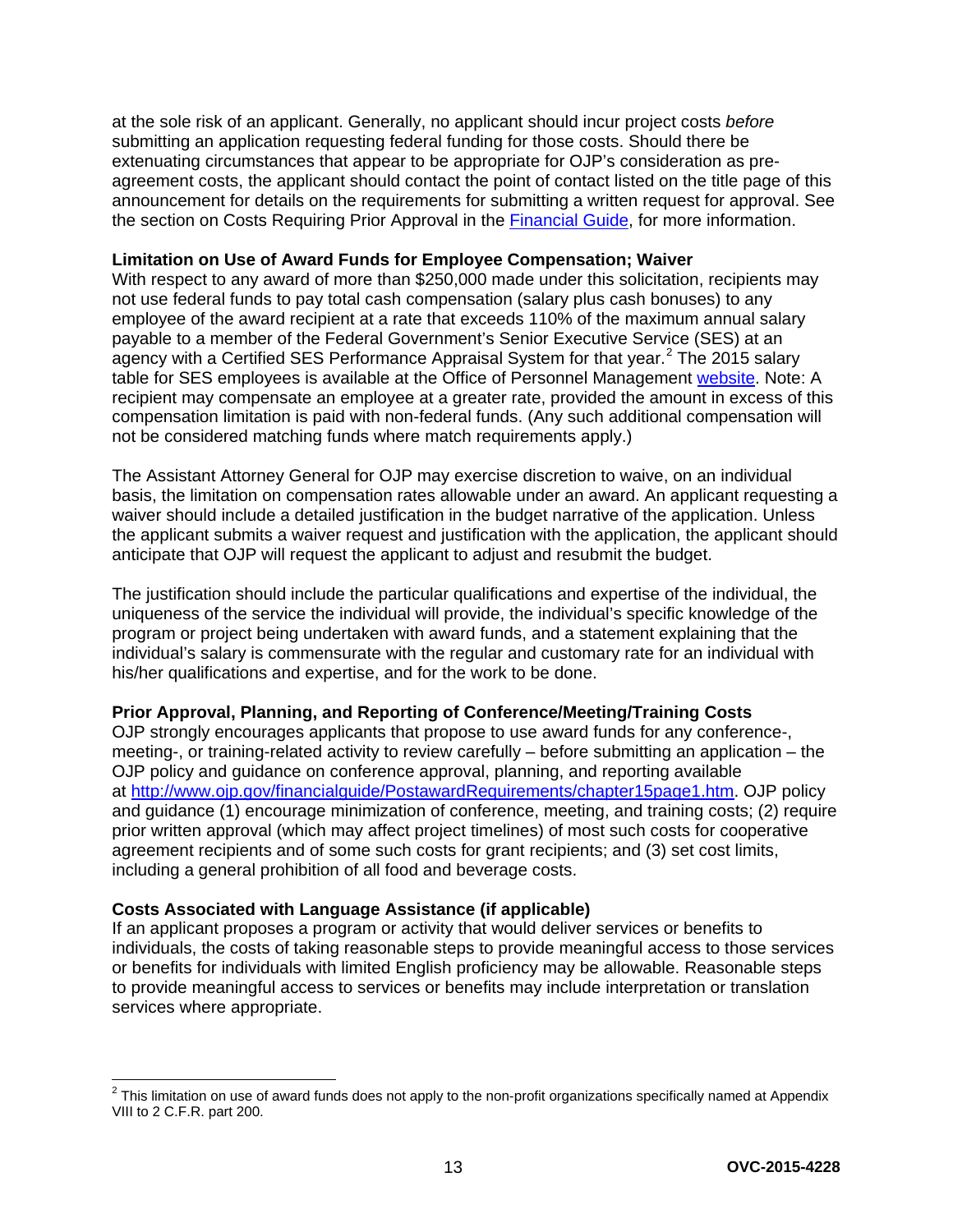For additional information, see the "Civil Rights Compliance" section under "Solicitation Requirements" in the [OJP Funding Resource Center.](http://ojp.gov/funding/index.htm)

**Lobbying, promoting, or advocating the legalization/regulation of prostitution.** The Federal Government is opposed to prostitution and related activities, which are inherently harmful and dehumanizing and contribute to the phenomenon of trafficking in persons. U.S. nongovernmental organizations and their subrecipientscannot use U.S. Government funds to lobby for, promote, or advocate the legalization or regulation of prostitution as a legitimate form of work. Foreign nongovernmental organizations and their subrecipients that receive U.S. Government funds to fight trafficking in persons cannot lobby for, promote, or advocate the legalization or regulation of prostitution as a legitimate form of work. It is the responsibility of the recipient to ensure these criteria are met by its subrecipients.

## <span id="page-13-0"></span>**C. Eligibility Information**

For additional eligibility information, see Title page.

#### <span id="page-13-2"></span>**Cost Sharing or Match Requirement**

For additional information on cost sharing and match requirement, see Section [B. Federal](#page-10-0)  [Award Information.](#page-10-0)

#### <span id="page-13-3"></span>**Limit on Number of Application Submissions**

If an applicant submits multiple versions of the same application, OVC will review only the most recent system-validated version submitted. For more information on system-validated versions, see [How to Apply.](#page-27-0)

## <span id="page-13-1"></span>**D. Application and Submission Information**

#### <span id="page-13-4"></span>**What an Application Should Include**

Applicants should anticipate that if they fail to submit an application that contains all of the specified elements, it may negatively affect the review of their application; and, should a decision be made to make an award, it may result in the inclusion of special conditions that preclude the recipient from accessing or using award funds pending satisfaction of the conditions.

Moreover, applicants should anticipate that applications that are determined to be nonresponsive to the scope of the solicitation, or that do not include the application elements that OVC has designated to be critical, will neither proceed to peer review nor receive further consideration. Under this solicitation, OVC has designated the following application elements as critical:

- Program Narrative,
- Budget Detail Worksheet and Budget Narrative,
- Plan for Collecting the Data Required for this Solicitation's Performance Measures,
- Project Timeline
- MOUs and Letters of Intent
- Training Plan

Applicants may combine the Budget Narrative and the Budget Detail Worksheet in one document. However, if an applicant submits only one budget document, it must contain **both**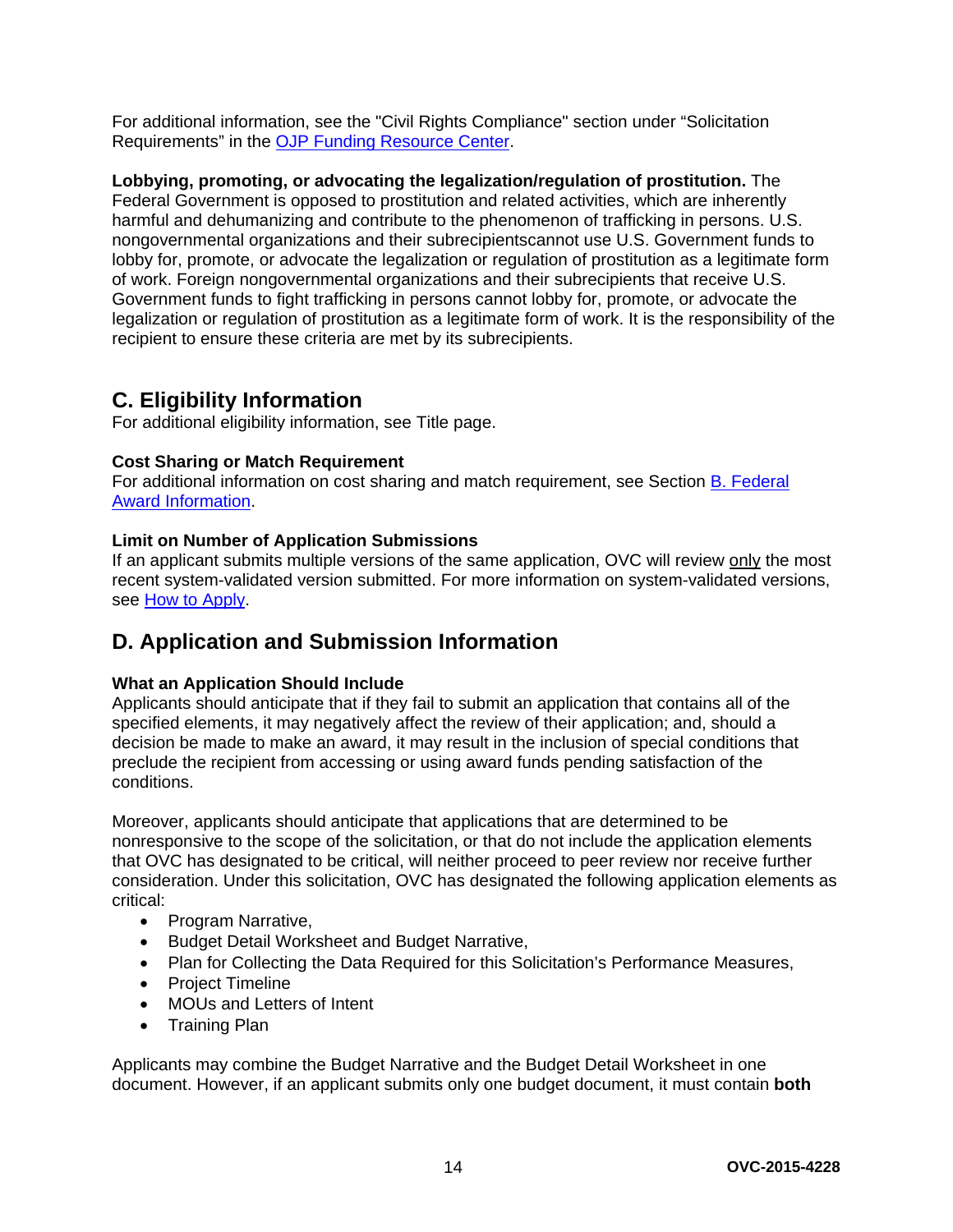narrative and detail information. Please review the "Note on File Names and File Types" under [How to Apply](#page-27-0) to be sure applications are submitted in permitted formats.

*OJP strongly recommends that applicants use appropriately descriptive file names (e.g*.*, "Program Narrative," "Budget Detail Worksheet and Budget Narrative," "Timelines," "Memoranda of Understanding," "Resumes") for all attachments. Also, OJP recommends that applicants include resumes in a single file.*

#### **1. Information to Complete the Application for Federal Assistance (SF-424)**

The SF-424 is a required standard form used as a cover sheet for submission of preapplications, applications, and related information. Grants.gov and OJP's Grants Management System (GMS) take information from the applicant's profile to populate the fields on this form. When selecting "type of applicant," if the applicant is a for-profit entity, select "For-Profit Organization" or "Small Business" (as applicable).

**Intergovernmental Review:** This funding opportunity (program) **is not** subject to **Executive** [Order 12372.](http://www.archives.gov/federal-register/codification/executive-order/12372.html) (In completing the SF-424, applicants are to make the appropriate selection in response to question 19 to indicate that the "Program is not covered by E.O. 12372.")

#### **2. Project Abstract (Attachment 1)**

Applications should include a high-quality project abstract that summarizes the proposed project in 400 words or less. Project abstracts should be—

- Written for a general public audience
- Submitted as a separate attachment with "Project Abstract" as part of its file name
- Single-spaced, using a standard 12-point font (Times New Roman) with 1-inch margins

The abstract should be a summary that clearly describes the following:

- Applicant's name, title of the project, and dollar amount requested.
- Jurisdiction or geographic area where activities will be focused.
- The number of trafficking victims served by the applicant agency each year in 2013 and 2014.
- Goals, objectives, and key deliverables of the project.

As a separate attachment, the project abstract will **not** count against the page limit for the program narrative.

All project abstracts should follow the detailed template available at [ojp.gov/funding/Apply/Resources/ProjectAbstractTemplate.pdf.](http://ojp.gov/funding/Apply/Resources/ProjectAbstractTemplate.pdf)

**Permission to Share Project Abstract with the Public:** It is unlikely that OVC will be able to fund all promising applications submitted under this solicitation, but it may have the opportunity to share information with the public regarding promising but unfunded applications, for example, through a listing on a webpage available to the public. The intent of this public posting would be to allow other possible funders to become aware of such proposals.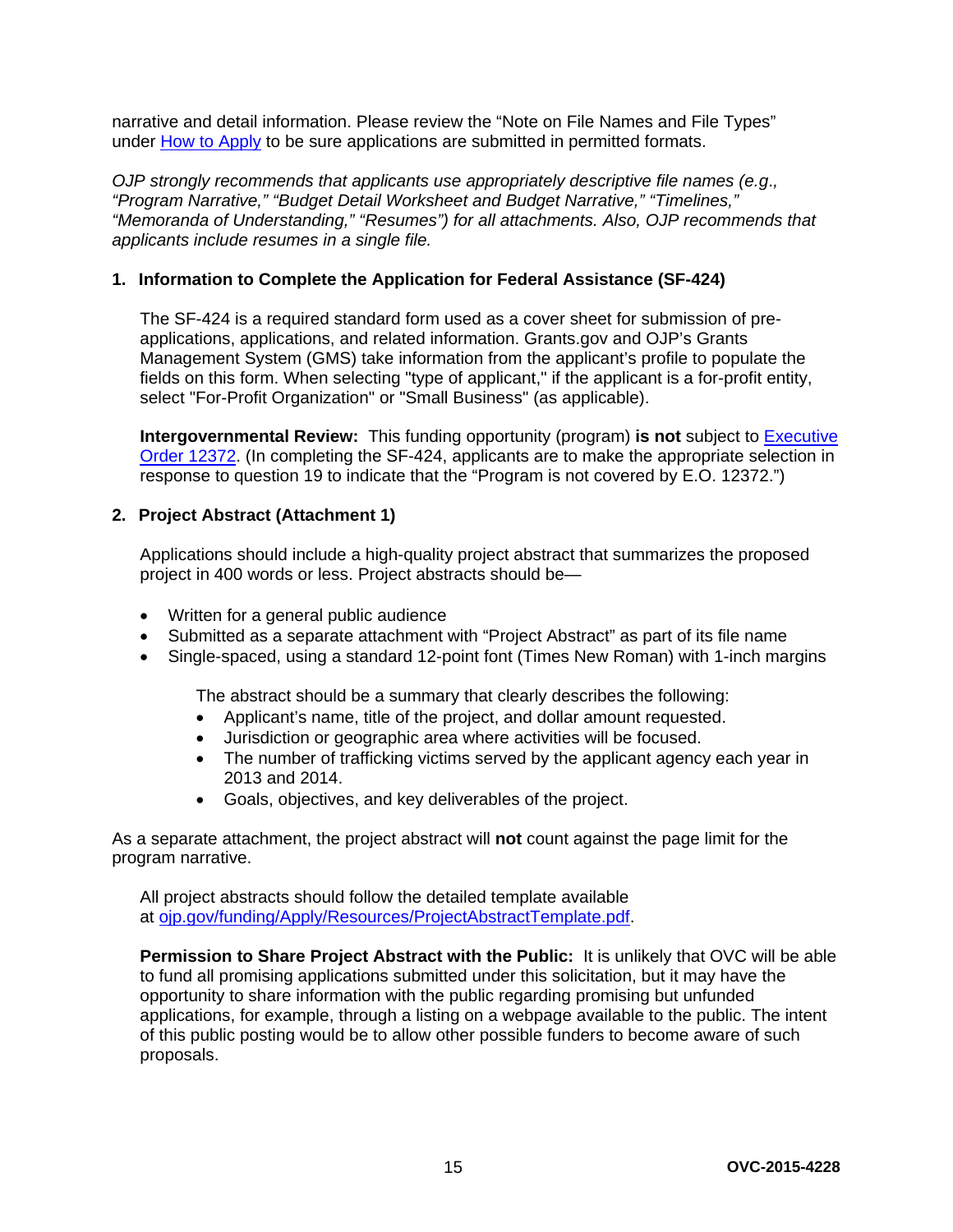In the project abstract template, applicants are asked to indicate whether they give OJP permission to share their project abstract (including contact information) with the public. Granting (or failing to grant) this permission will not affect OJP's funding decisions, and, if the application is not funded, granting permission will not guarantee that abstract information will be shared, nor will it guarantee funding from any other source.

**Note:** OJP may choose not to list a project that otherwise would have been included in a listing of promising but unfunded applications, should the abstract fail to meet the format and content requirements noted above and outlined in the project abstract template.

#### **3. Program Narrative (Attachment 2)**

The program narrative should be double-spaced, using a standard 12-point font (Times New Roman preferred); have 1-inch margins; and not exceed 25 pages. Pages should be numbered "1 of 25," "2 of 25," etc.

If the program narrative fails to comply with these length-related restrictions, OVC may consider such noncompliance in peer review and in final award decisions.

The program narrative should include three clearly identified separate sections: (1) Statement of the Problem, (2) Project Design and Implementation Plan, and (3) Organizational Capability and Project Management.

The following sections should be included as part of the program narrative:

- a. **Statement of the Problem:** Applicants must include the following:
	- i. Identification of the nature and scope of the problem that the program will address. Applicants must demonstrate the problem of human trafficking within the targeted geographic region, including local, state, and federal data regarding investigations, prosecutions, and the number of individuals identified as victims of human trafficking in the proposed geographic area. **Applicant must provide the source of this data.**
	- ii. Description of previous or current attempts to address the problem, including documentation of the number of trafficking victims served each year during 2013 and 2014 within the targeted geographic region. At a minimum, applicants must identify the total number of victims previously served within the targeted geographic region, with federal and nonfederal funds; and the types of victims they have served (sex or labor trafficking victims). **Applicant must provide the source of this data.**
	- iii. Outstanding problems, gaps in services, and unmet needs regarding services for human trafficking victims in the proposed geographic area. See page 14 for more information about what an application must include about describing gaps in services and coordinating resources with other OVC-funded service providers.
	- iv. A description of how this funding opportunity will help address these problems.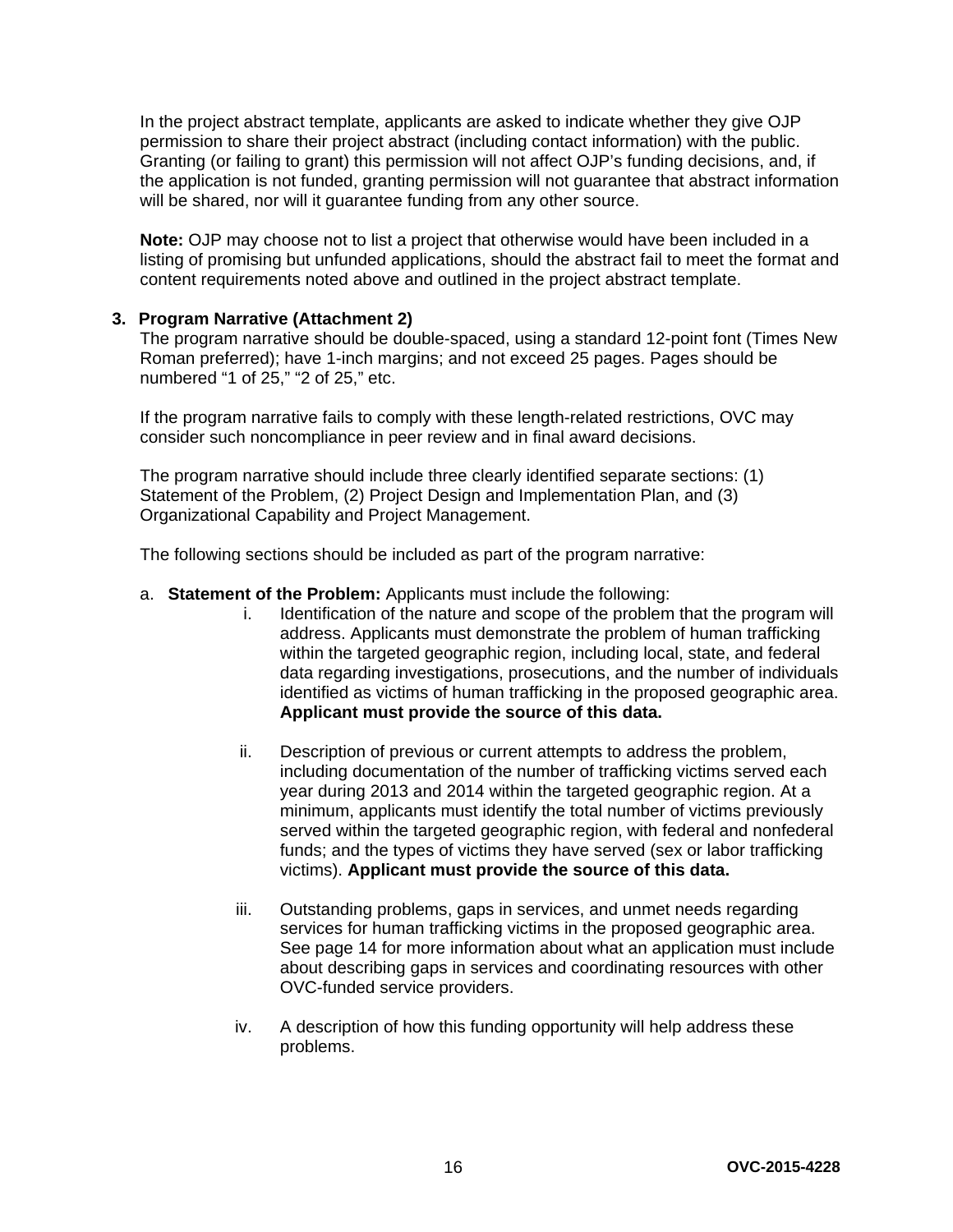- b. **Project Design and Implementation:** Applicants must submit a coherent, concise, and complete plan for the implementation of this project that addresses the requirements of the solicitation as described below and starting on page 5.
	- i. Applicants must clearly state the goals, objectives, and primary activities that will be accomplished through this project. These activities must be in alignment with the stated goals and objectives of this solicitation as described on pages 5–6. Applicants must include a logic model that graphically illustrates how the project's goals, objectives, and activities are interrelated to address the stated problem. The logic model must be included as a separate attachment (Attachment 11), and must include information related to anticipated outputs, performance measures, and short- and long-term outcomes that are anticipated for victims served and the community. Sample logic models are available at [www.ojjdp.gov/grantees/pm/logic\\_models.html.](http://www.ojjdp.gov/grantees/pm/logic_models.html)
	- ii. Applicants must describe the plan to implement each of the direct services outlined on pages 6–9, either in-house or through project partners. The implementation plan must demonstrate that intensive case management and a comprehensive array of services will be accessible inhouse, or through community partners, to address the service needs of all types of trafficking victims that may be identified within a community, including victims of sex trafficking and labor trafficking, males, females, U.S. citizens, foreign nationals, LPRs, adults, minors, and individuals who identify as LGBTQ.
	- iii. All applicants must clearly indicate the name of the agency and the staff name and position title of the person(s) that will provide the direct services outlined in the proposal. For those services provided by project partners, applicants must also include information about how the performance of the service provider will be monitored.
	- iv. Applicants must include, for each named partner, an MOU, Letter of Intent, or subcontract that confirms the partner's agreement to provide the service and describes the cost agreement between the agencies. Subcontracts, MOUs, or Letters of Intent should be submitted as one separate attachment to the application (Attachment 9). See page 10 for information that should be included in subcontracts, MOUs, or Letters of Intent.
	- v. Applicants must submit a project timeline as a separate attachment to the application (Attachment 6). See page 23 for information about what should be included in the project timeline.

#### c. **Capabilities and Competencies:**

- i. Applicants must describe the staffing structure of program, information about how the program will be managed, and how key staff, including case managers, will be supervised.
- ii. Applicants must include an organizational chart and other information describing the roles and responsibilities of key personnel. Applicants must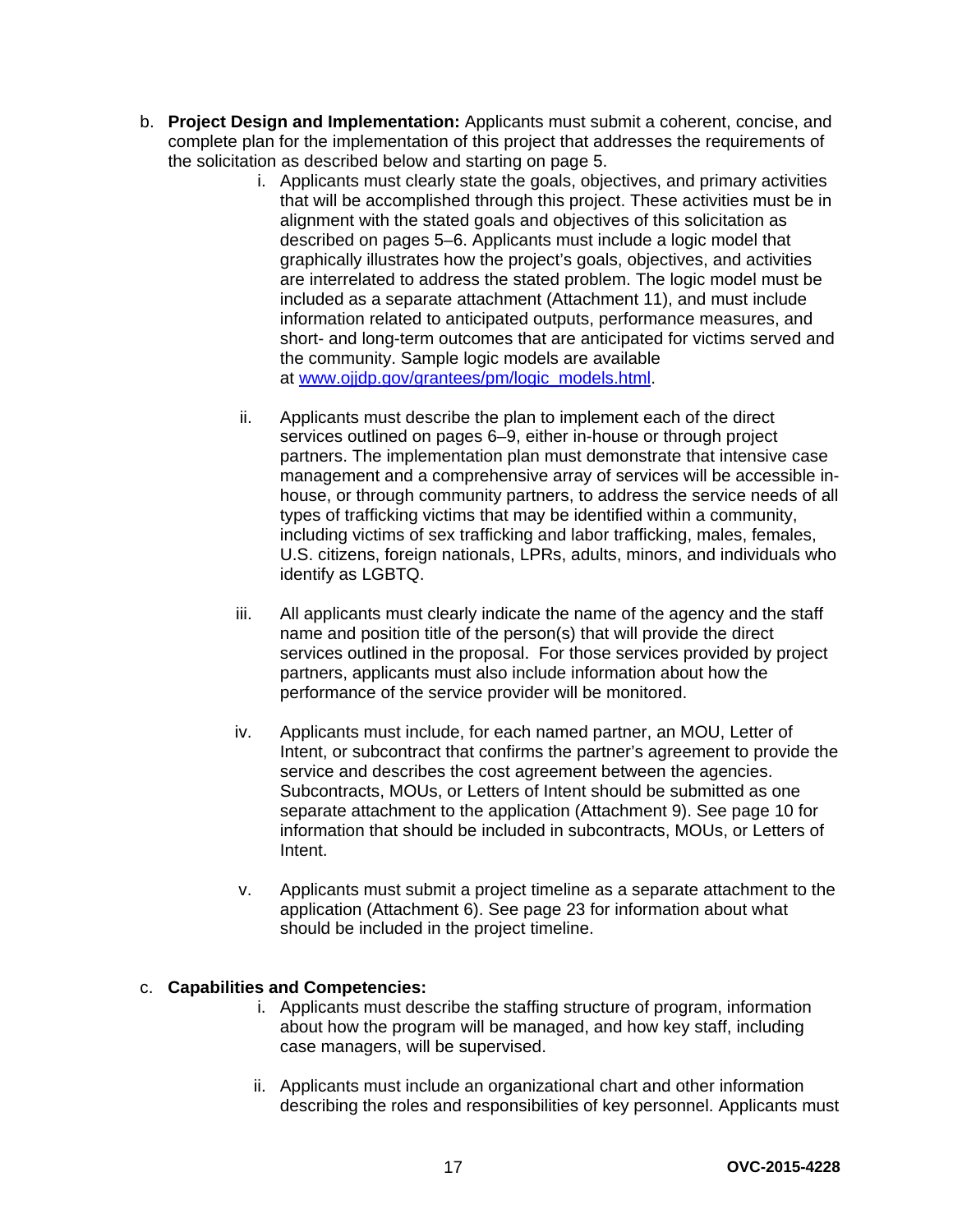also provide a list of the personnel responsible for managing and implementing major activities of the project and a description of the current and proposed professional staff member's unique qualifications that will enable them to fulfill their grant responsibilities. Position descriptions and resumes for staff should be included as Attachment 10. If additional staff will be hired for this project, the applicant should also attach a proposed job description and the selection criteria for the position.

- iii. Applicants must demonstrate that personnel who provide direct services, including case managers, have prior victim service experience or be under the direct supervision of a senior case manager or project director who has such experience.
- iv. Applicants must demonstrate a history of providing services on behalf of victims of human trafficking. Applicants must include the number of human trafficking victims served each year in 2013 and 2014 by the applicant agency and the formal partners included in the budget.
- v. Applicants must describe their experience in providing or coordinating services for victims of all forms of human trafficking that might be identified within the target area, including foreign nationals, U.S. citizens, LPRs, adults and minors, males and females, and LGBTQ victims.
- vi. Applicants must demonstrate the expertise and organizational capacity to successfully undertake an initiative that involves significant collaboration with other agencies, including local, state, and federal law enforcement, victim service and faith-based organizations, local medical providers, and other community services in order to enhance interagency collaboration and the coordinated community response to victims of human trafficking.
- vii. Applicants must state their experience with managing federal grants that support direct services to crime victims and document their administrative and financial capacity to manage federal grants. If the applicant has other grants to provide services to victims of human trafficking, training on human trafficking for professionals, or outreach to trafficking victims, the applicant must describe the scope of each of these grants and describe how activities and data collection on these projects will be tracked separately to avoid duplication.
- viii. Applicants with current OVC funding for services for victims of human trafficking must demonstrate how this application fills gaps in services or interventions not previously addressed by current available funding.
- *4.* **Plan for Collecting the Data Required for this Solicitation's Performance Measures (Attachment 3)**

Applicants must include, as an attachment to the application, information that outlines an implementation plan for the collection of performance measurement data and program evaluation.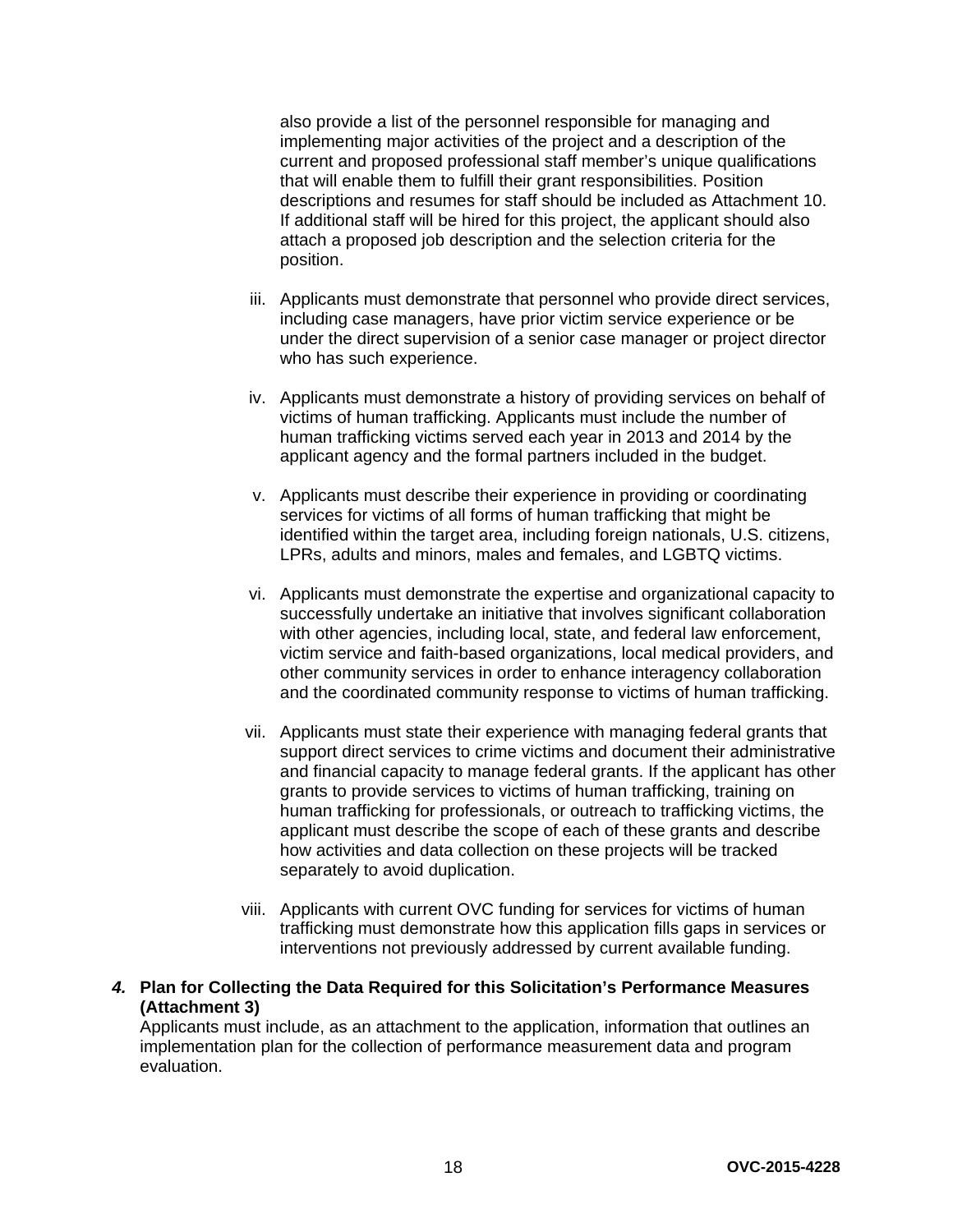- a) Costs dedicated to data collection and evaluation activities must be detailed in the evaluation plan and must also be included as line items within the appropriate categories of the Budget Detail Worksheet and Budget Narrative (Attachment 4). **Under this program, OVC recommends that no more than 5 percent of the total project budget, including match funds, be used to support costs for program evaluation and data collection.**
- b) The evaluation plan must include a description of the proposed methods for the collection of data for the required performance measures of this grant, including a plan to use TIMS Online. (See "Performance Measures, page 19–20.)
- c) The evaluation plan must be in alignment with the Logic Model submitted for this application, and must identify (1) the evaluation consultant or key staff who will conduct the program evaluation and evaluation activities; (2) qualifications of the consultant or staff selected to conduct evaluation activities; and (3) the basic methodology and timeline for the evaluation.

To assist the Department with fulfilling its responsibilities under the Government Performance and Results Act of 1993 (GPRA), Public Law 103-62, and the GPRA Modernization Act of 2010, Public Law 111–352, applicants that receive funding under this solicitation must provide data that measure the results of their work done under this solicitation. OJP will require any award recipient, post award, to provide the data requested in the "Data Grantee Provides" column so that OJP can calculate values for the "Performance Measures" column. Performance measures for this solicitation are as follows:

| <b>Objective</b>                                                                                              | <b>Performance</b><br>Measure(s)                              | <b>Data Grantee Provides</b>                                                                                                                                                                                                              |
|---------------------------------------------------------------------------------------------------------------|---------------------------------------------------------------|-------------------------------------------------------------------------------------------------------------------------------------------------------------------------------------------------------------------------------------------|
| To enhance the<br>quality and quantity<br>of services available<br>to assist victims of<br>human trafficking. | Number of<br>trafficking victims<br>served.                   | Number of NEW victims of human<br>trafficking served for the first time<br>during the performance period,<br>broken down by the type of<br>trafficking (sex, labor, or both sex<br>and labor) and by immigration<br>status of the victim. |
|                                                                                                               | Number of services<br>provided.                               | Total number of trafficking victims<br>served during the performance<br>period. This includes NEW clients<br>and existing clients served during<br>the performance period.                                                                |
|                                                                                                               | Number of<br>collaborative<br>partners providing<br>services. | Total number of services provided<br>to trafficking victim during the<br>performance period, broken down<br>by the type of service.                                                                                                       |
|                                                                                                               |                                                               | Number of collaborative partners<br>serving trafficking victims during the<br>performance period, broken down                                                                                                                             |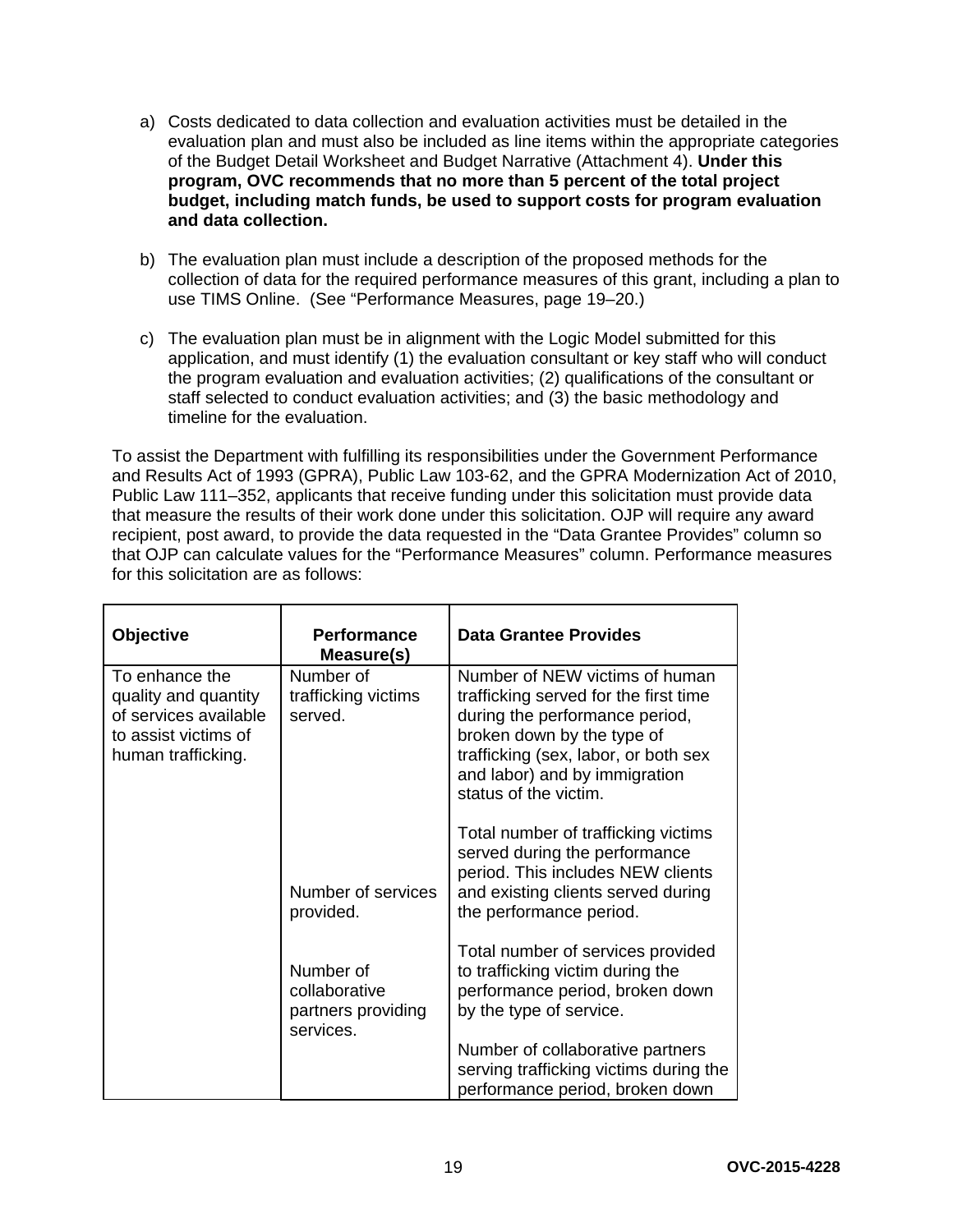|                                                          |                                                   | by type of organization.                                                                                               |
|----------------------------------------------------------|---------------------------------------------------|------------------------------------------------------------------------------------------------------------------------|
| Enhance response<br>to victims of<br>trafficking through | Number of training<br>events conducted.           | Number of trainings conducted<br>during the performance period,<br>broken down by topic.                               |
| training and public<br>awareness activities.             | Number of<br>participants who<br>attend training. | Number of participants attending<br>trainings during the performance<br>period, broken down by type of<br>participant. |

OVC does not require applicants to submit performance measures data with their application. Performance measures are included as an alert that OVC will require successful applicants to submit specific data as part of their reporting requirements. For the application, applicants should indicate an understanding of these requirements and discuss how they will gather the required data, should they receive funding.

#### **Note on Project Evaluations**

Applicants that propose to use funds awarded through this solicitation to conduct project evaluations should be aware that certain project evaluations (such as systematic investigations designed to develop or contribute to generalizable knowledge) may constitute "research" for purposes of applicable DOJ human subjects protection regulations. However, project evaluations that are intended only to generate internal improvements to a program or service, or are conducted only to meet OJP's performance measure data reporting requirements likely do not constitute "research." Applicants should provide sufficient information for OJP to determine whether the particular project they propose would either intentionally or unintentionally collect and/or use information in such a way that it meets the DOJ regulatory definition of research.

Research, for the purposes of human subjects protections for OJP-funded programs, is defined as, "a systematic investigation, including research development, testing, and evaluation, designed to develop or contribute to generalizable knowledge" 28 C.F.R. § 46.102(d). For additional information on determining whether a proposed activity would constitute research, see the decision tree to assist applicants on the "Research and the Protection of Human Subjects" section of the **OJP Funding Resource Center** Web page (www[.ojp.gov/funding/Explore/SolicitationRequirements/EvidenceResearchEvaluationRequirem](http://ojp.gov/funding/Explore/SolicitationRequirements/EvidenceResearchEvaluationRequirements.htm) [ents.htm\)](http://ojp.gov/funding/Explore/SolicitationRequirements/EvidenceResearchEvaluationRequirements.htm). Applicants whose proposals may involve a research or statistical component also should review the "Data Privacy and Confidentiality Requirements" section on that Web page.

#### **5. Budget Detail Worksheet and Budget Narrative (Attachment 4)**

#### **a. Budget Detail Worksheet**

A sample Budget Detail Worksheet can be found at [www.ojp.gov/funding/Apply/Resources/BudgetDetailWorksheet.pdf.](http://ojp.gov/funding/Apply/Resources/BudgetDetailWorksheet.pdf) Applicants that submit their budget in a different format should include the budget categories listed in the sample budget worksheet.

For questions pertaining to budget and examples of allowable and unallowable costs, see the Financial Guide at [www.ojp.gov/financialguide/index.htm](http://www.ojp.gov/financialguide/index.htm)*.*

**Direct victim services:** Applicants must dedicate a line item, within the appropriate budget category, for each identified specialized service and intervention. Each direct service proposed must be addressed, whether or not there is a charge to the grant.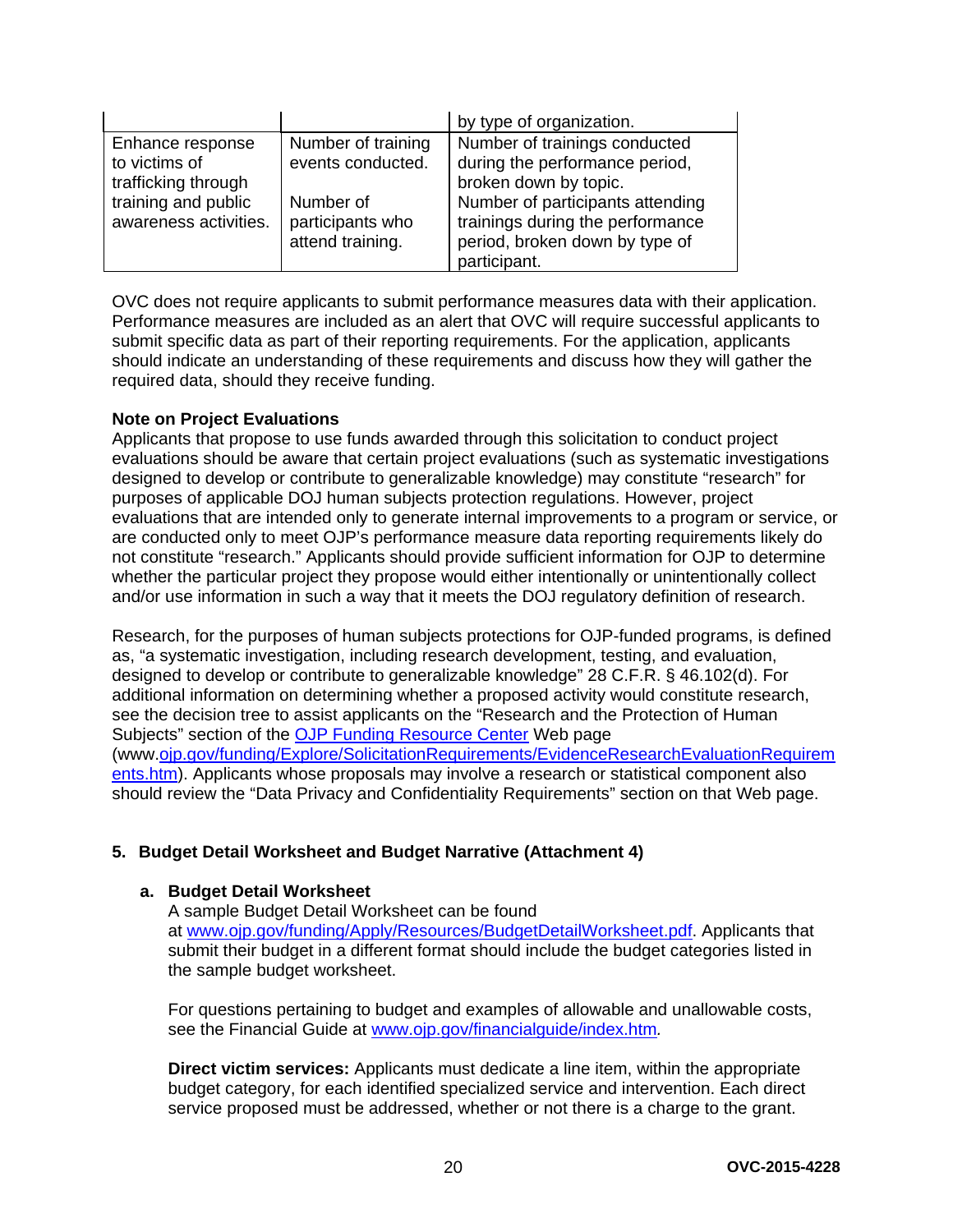Funds awarded through the OVC cooperative agreement are intended to support the cost of direct services for victims, either in-house or through subcontractors or fee-forservice through other community-based agencies. Applicants that fail to dedicate adequate funding to support direct services, and applicants that propose to perform all work in-house, without demonstrated collaboration with other community-based agencies, will not be considered responsive to the solicitation.

#### **Administrative and operational costs:**

Grant funds awarded through this cooperative agreement are to support costs for the key activities of this program: direct victim services, outreach, training, and evaluation activities. Administrative costs related to executive-level leadership and accounting/financial administration should not exceed more than 10 percent of the total direct cost of the project (indirect costs charged under a federally approved indirect cost rate are not affected by this 10 percent limit). Applicants must clearly indicate whether staff listed under the personnel section of the budget are directly involved in the implementation of the key activities, or whether the position is administrative and/or operational. Applicants should also indicate the percentage of time that each position will dedicate to administrative activities versus direct services, outreach, training, or evaluation.

**Travel for required trainings:** The Travel category of the Budget Detail Worksheet should include costs to support the travel of staff to attend trainings. Applicants may identify costs to travel to obtain training related to human trafficking, but ALL applicants must include costs associated with travel, lodging, per diem, and ground transportation for each of the following:

- 1. The Regional Financial Management Training Seminar sponsored by OJP's Office of the Chief Financial Officer (OCFO), unless the applicant has previously attended this seminar or plans to take the training online. Specific information about the dates and locations of upcoming OCFO events and information about the DOJ Grants Financial Management Online Training can be found at [www.ojp.usdoj.gov/training/training.htm.](http://www.ojp.usdoj.gov/training/training.htm)
- 2. A regional trafficking training of 2 ½–3 days, in a location to be determined.

Note: Travel costs associated with project staff (e.g., travel for a consultant or a speaker) who are not directly employed by the grantee organization must be listed under the Consultant Budget category on the Budget Detail Worksheet.

**Consultant rates:** Consultant rates may not exceed the maximum of \$650 per day or, if paid by the hour, \$81.25 per hour for a maximum 8-hour workday. Rates that exceed the maximum rate must be strongly justified by the applicant at the time of the application and approved in writing by OVC after the award is made. Consultants or other providers who are donating the cost of their services as match toward the project are also subject to the \$650 per day and \$81.25 per hour limitation.

#### **b. Budget Narrative**

The budget narrative should thoroughly and clearly describe every category of expense listed in the Budget Detail Worksheet. OJP expects proposed budgets to be complete, cost effective, and allowable (e.g., reasonable, allocable, and necessary for project activities).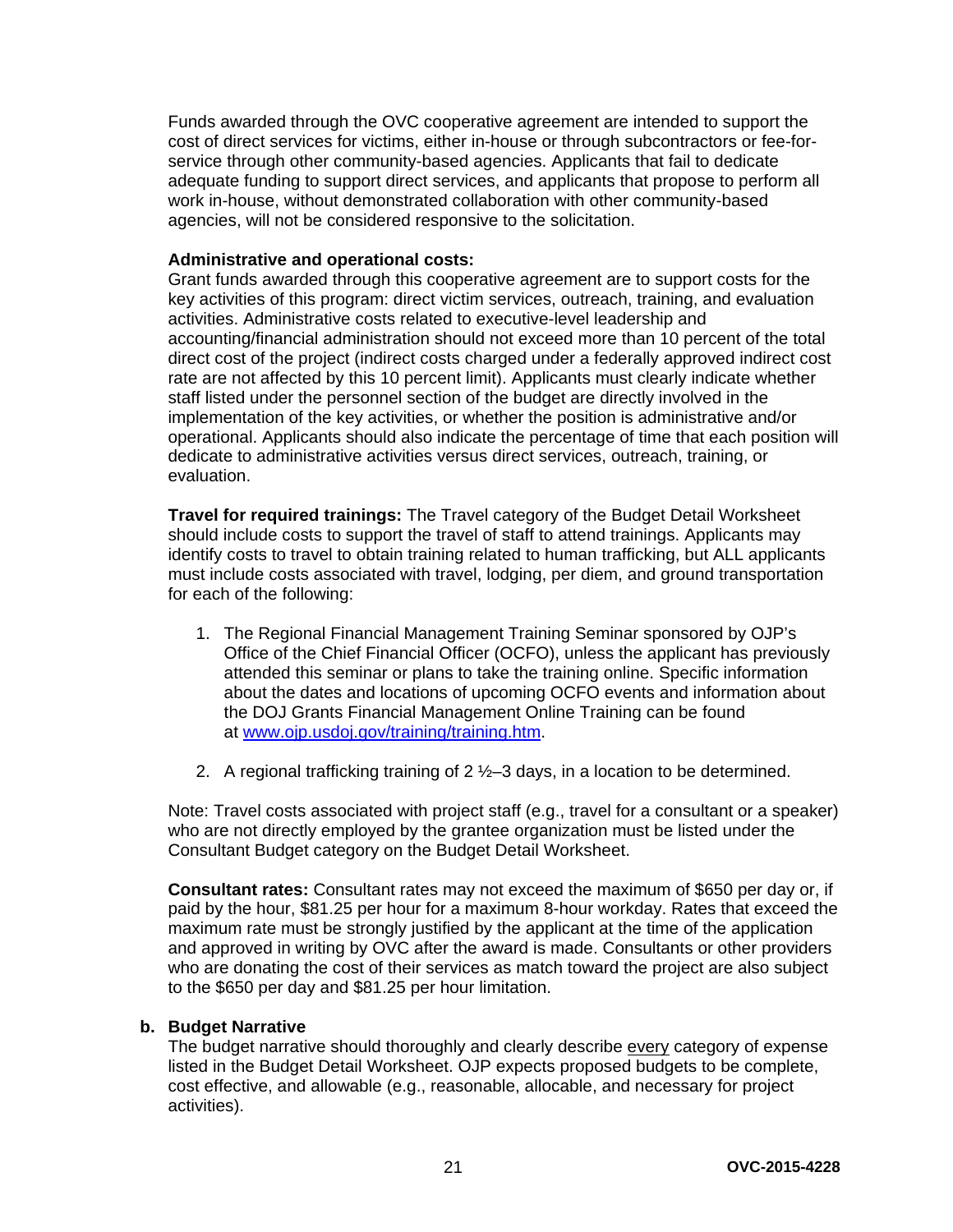Applicants should demonstrate in their budget narratives how they will maximize cost effectiveness of grant expenditures. Budget narratives should generally describe cost effectiveness in relation to potential alternatives and the goals of the project. For example, a budget narrative should detail why planned in-person meetings are necessary, or how technology and collaboration with outside organizations could be used to reduce costs, without compromising quality.

The narrative should be mathematically sound and correspond with the information and figures provided in the Budget Detail Worksheet. The narrative should explain how the applicant estimated and calculated all costs, and how they are relevant to the completion of the proposed project. The narrative may include tables for clarification purposes but need not be in a spreadsheet format. As with the Budget Detail Worksheet, the Budget Narrative should be broken down by year.

#### **c. Non-Competitive Procurement Contracts In Excess of Simplified Acquisition Threshold**

If an applicant proposes to make one or more non-competitive procurements of products or services, where the non-competitive procurement will exceed the simplified acquisition threshold (also known as the small purchase threshold), which is currently set at \$150,000, the application should address the considerations outlined in the [Financial Guide.](http://ojp.gov/financialguide/index.htm)

#### **d. Pre-Agreement Cost Approvals**

For information on pre-agreement costs, see Section [B. Federal Award Information.](#page-10-0)

#### **6. Indirect Cost Rate Agreement (if applicable) (Attachment 5)**

Indirect costs are allowed only if the applicant has a current federally approved indirect cost rate, or if permitted under 2 C.F.R. 200.414(f). (This requirement does not apply to units of local government.) Attach a copy of the federally approved indirect cost rate agreement to the application. Applicants that do not have an approved rate may request one through their cognizant federal agency, which will review all documentation and approve a rate for the applicant organization, or, if the applicant's accounting system permits, costs may be allocated in the direct cost categories. For the definition of Cognizant Federal Agency, see the "Glossary of Terms" in the [Financial Guide.](http://ojp.gov/financialguide/index.htm) For assistance with identifying your cognizant agency, please contact the Customer Service Center at 1-800-458-0786 or at [ask.ocfo@usdoj.gov.](mailto:ask.ocfo@usdoj.gov) If DOJ is the cognizant federal agency, applicants may obtain information needed to submit an indirect cost rate proposal at [http://www.ojp.gov/funding/Apply/Resources/IndirectCosts.pdf.](http://www.ojp.gov/funding/Apply/Resources/IndirectCosts.pdf)

#### **7. Project Timeline (Attachment 6):**

The timeline document must include the following:

- Milestone project goals
- Related objectives, activities (including data collection and programmatic and financial reporting), and expected completion dates
- Organization and person(s) responsible for completing each task on the timeline

#### **8. Privacy Certificate (Attachment 7)**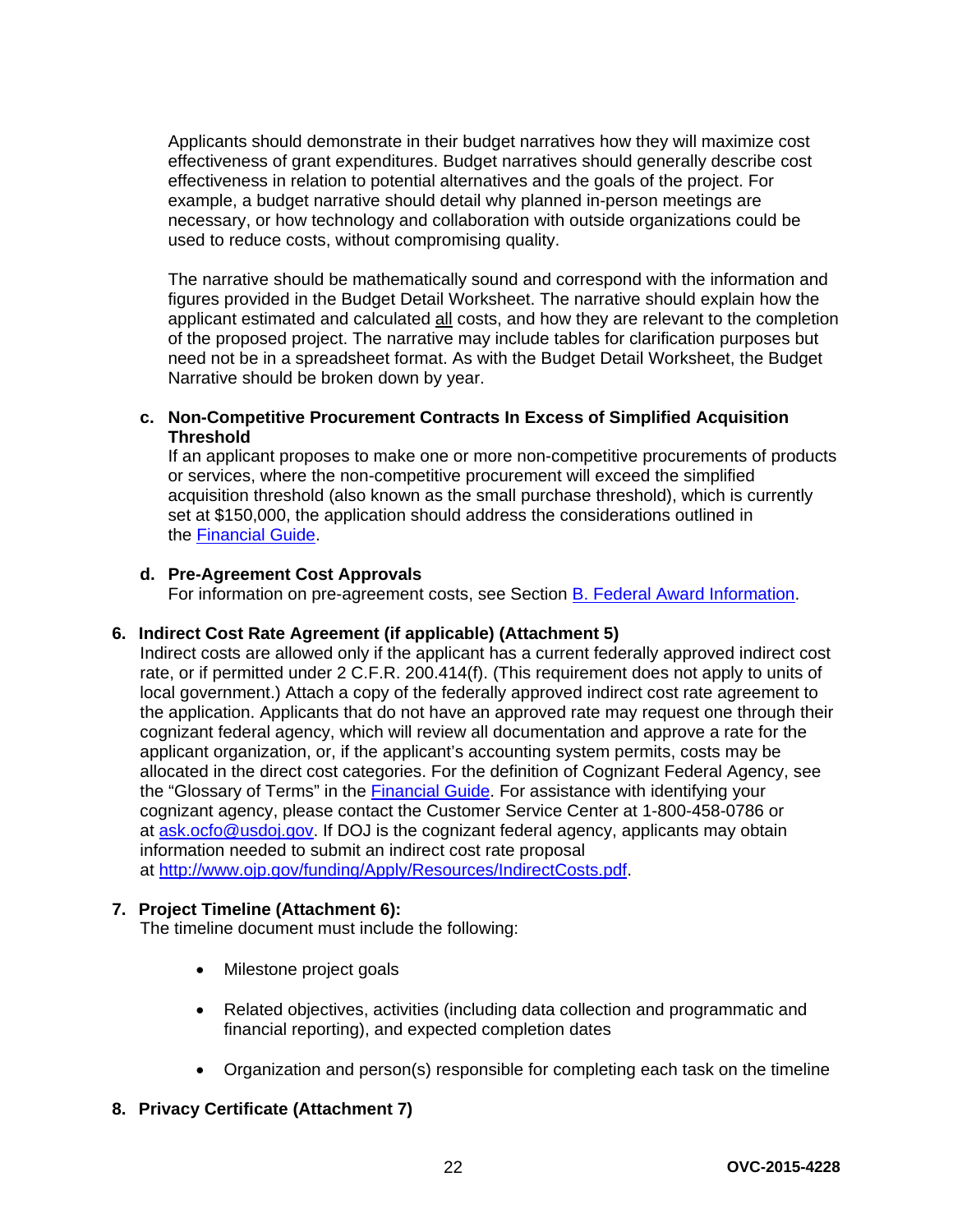OVC and recipients of OVC funding are subject to confidentiality requirements protecting research and statistical information collected that is identifiable to a private person under the DOJ regulations found at 28 CFR Part 22. Identifying characteristics include, but are not limited to, name, address, Social Security number or other identifying number, fingerprints, voiceprints, photographs, genetic information, or any other item or combination of data about a person that could reasonably lead, directly or indirectly, by reference to other information, or to identification of an individual(s). **OVC requires that applicants submit an updated Privacy Certificate with their application.** A Privacy Certificate must be approved prior to engaging in any project activities that involve data collection on individuals through observations, interviews, reports, or review of administrative records, or any project tasks likely to result in the gathering or development of information identifiable to individuals. OVC-funded activities that require a Privacy Certificate prior to conducting the activity include, but may not be limited to, a needs assessment, program evaluation, survey, or focus group interview. For sample Privacy Certificates,

visit [www.ojp.usdoj.gov/funding/forms.htm a](http://www.ojp.usdoj.gov/funding/forms.htm)nd view the two model Privacy Certificates available for adaptation. For additional guidance on Privacy Certificate content, visit the National Institute of Justice's Privacy Certificate Guidance

at [www.ojp.usdoj.gov/nij/funding/humansubjects/privacy-certificate-guidance.htm.](http://www.ojp.usdoj.gov/nij/funding/humansubjects/privacy-certificate-guidance.htm)

#### **9. Training Plan (Attachment 8)**

Applicants must include, as an attachment to this application, implementation plans for conducting training and public awareness activities and plans to provide staff with professional development opportunities.

Costs dedicated to training, public awareness, and professional development activities must be detailed in the training plan and also included as line items within the appropriate categories of the Budget Detail Worksheet and Budget Narrative. **Under this program, OVC recommends that a minimum of 2 percent (but no more than 5 percent) of the total victim service project cost, including match funds, be dedicated to conducting local trainings for project partners and other community members, public awareness activities, and providing project staff with professional development opportunities**  (including travel costs, staff time, and speaker fees, if applicable).

The training plan should include information about target audiences for trainings and public awareness activities, topics of trainings, tentative dates or frequency of training events, and the key staff involved in delivering training. The plan should also identify specific professional development opportunities for staff, including costs to attend local or national victim assistance or regional or national trafficking conferences.

An agency that receives both OVC funds and ORR funding through the Rescue & Restore Victims of Human Trafficking Regional Program for training and public awareness activities must describe how activities and data collection on these projects will be tracked separately to avoid duplication.

Note: All training hosted by the applicant organization with funds awarded through this cooperative agreement is subject to regulations, policies, and guidance outlined on the OJP Web site at [www.ojp.gov/funding/confcost.htm.](http://www.ojp.gov/funding/confcost.htm) This includes the requirement to obtain specific DOJ prior approval at least 120 days before the date of a conference, training, or other formal event planned and implemented with the use of grant funds. The training plan submitted within the application program narrative should include the submission of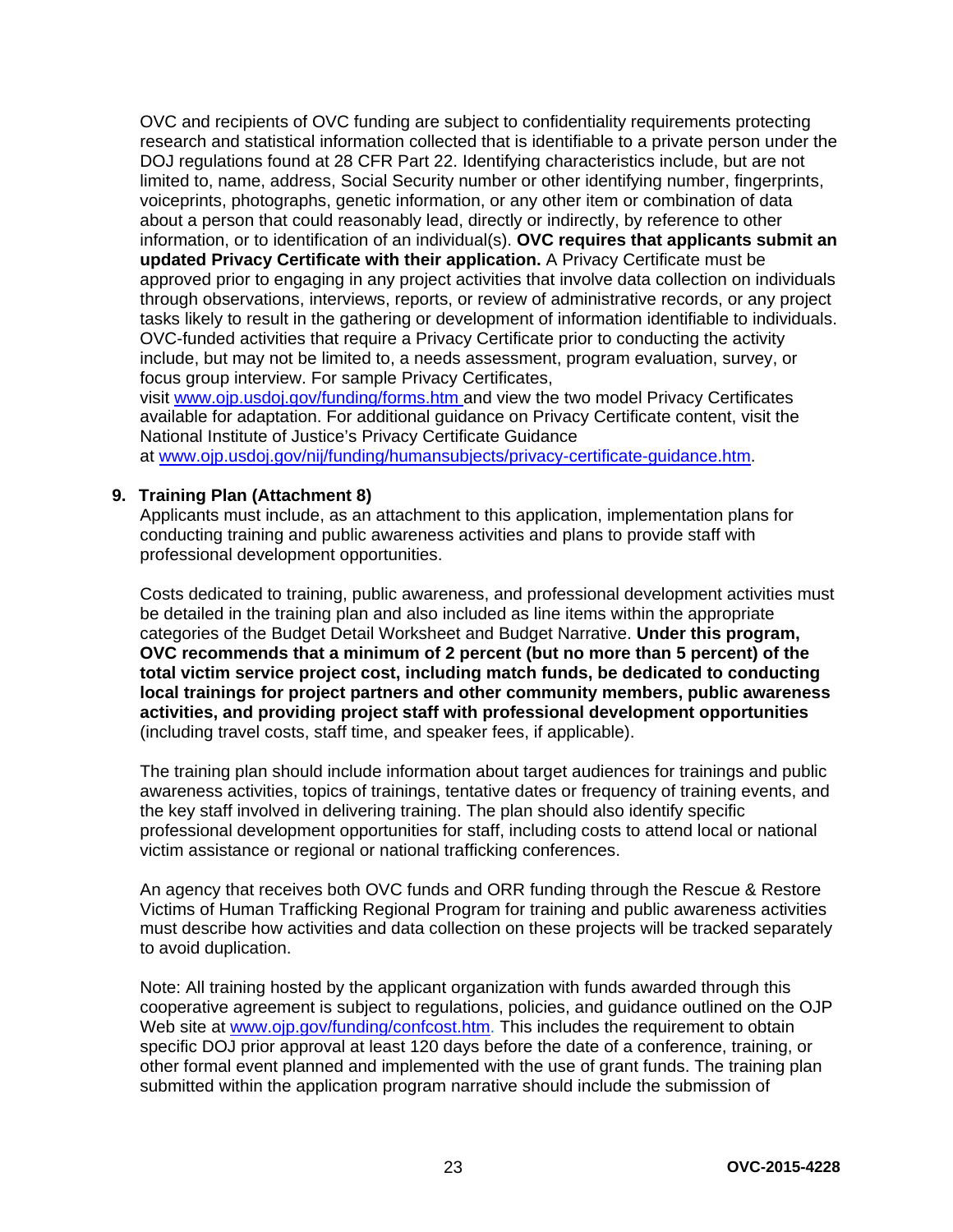requests for DOJ prior approval. For additional conference information, see Section B on page 11.

#### **10. MOUs and Letters of Intent (Attachment 9)**

For services to be provided by project partners, the applicant must include Letters of Intent and/or MOUs describing the commitment from each organization to perform a specific service, and a description of the fee for the service, or cost to the grant for each service. If services are to be provided as in-kind match, pro bono, or at no-cost to the grant, this should be clearly stated in the MOU or Letter of Intent. See page 10 for information that should be included in subcontracts, MOUs, or Letters of Intent.

#### **11. Position Descriptions/Resumes (Attachment 10)**

Position descriptions and resumes for key positions should be tailored to the applicant to demonstrate qualifications of staff involved in the project. See page 18 for more information.

#### **12. Logic Model (Attachment 11)**

See page 17 for more information.

#### **13. Applicant Disclosure of High Risk Status**

Applicants are to disclose whether they are currently designated high risk by another federal grant making agency. This includes any status requiring additional oversight by the federal agency due to past programmatic or financial concerns. If an applicant is designated high risk by another federal grant making agency, you must email the following information to [OJPComplianceReporting@usdoj.gov](mailto:OJPComplianceReporting@usdoj.gov) at the time of application submission:

- The federal agency that currently designated the applicant as high risk
- Date the applicant was designated high risk
- The high risk point of contact name, phone number, and email address, from that federal agency
- Reasons for the high risk status

OJP seeks this information to ensure appropriate federal oversight of any grant award. Unlike the Excluded Parties List, this high risk information does not disqualify any organization from receiving an OJP award. However, additional grant oversight may be included, if necessary, in award documentation.

#### **14. Tribal Authorizing Resolution (if applicable) (Attachment 13)**

Tribes, tribal organizations, or third parties proposing to provide direct services or assistance to residents on tribal lands should include in their applications a resolution, a letter, affidavit, or other documentation, as appropriate, that certifies that the applicant has the legal authority from the tribe(s) to implement the proposed project on tribal lands. In those instances when an organization or consortium of tribes applies for a grant on behalf of a tribe or multiple specific tribes, the application should include appropriate legal documentation, as described above, from all tribes that would receive services or assistance under the grant. A consortium of tribes for which existing consortium bylaws allow action without support from all tribes in the consortium (i.e., without an authorizing resolution or comparable legal documentation from each tribal governing body) may submit, instead, a copy of its consortium bylaws with the application.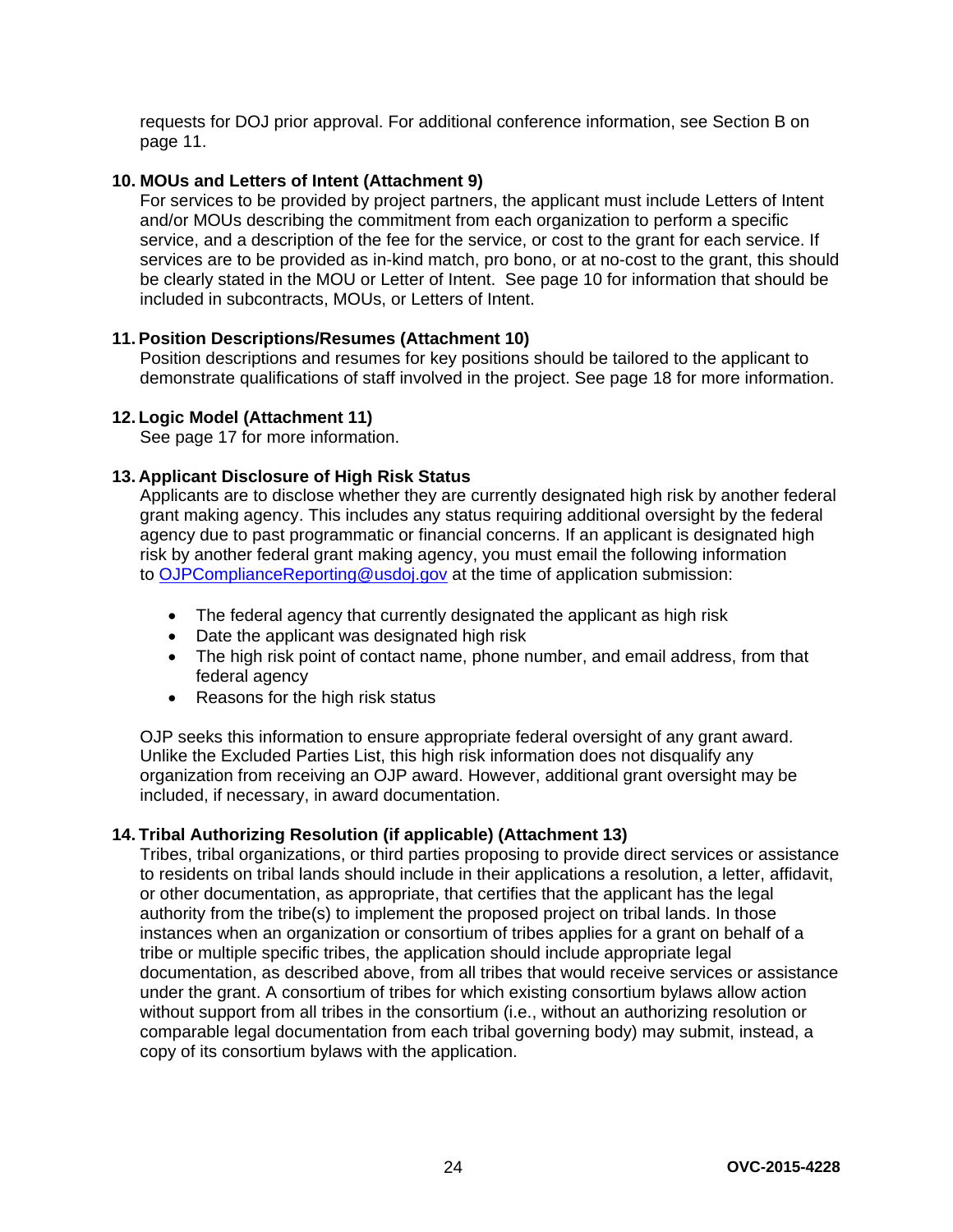Applicants unable to submit an application that includes a fully-executed (i.e., signed) copy of appropriate legal documentation, as described above, consistent with the applicable tribe's governance structure, should, at a minimum, submit an unsigned, draft version of such legal documentation as part of its application (except for cases in which, with respect to a tribal consortium applicant, consortium bylaws allow action without the support of all consortium member tribes). If selected for funding, OVC will make use of and access to funds contingent on receipt of the fully-executed legal documentation.

#### **15. Additional Attachments**

#### **a. Applicant Disclosure of Pending Applications (Attachment 14)**

Applicants are to disclose whether they have pending applications for federally funded grants or subgrants (including cooperative agreements) that include requests for funding to support the same project being proposed under this solicitation and will cover the identical cost items outlined in the budget narrative and worksheet in the application under this solicitation. The disclosure should include both direct applications for federal funding (e.g., applications to federal agencies) and indirect applications for such funding (e.g., applications to State agencies that will subaward federal funds).

OJP seeks this information to help avoid any inappropriate duplication of funding. Leveraging multiple funding sources in a complementary manner to implement comprehensive programs or projects is encouraged and is not seen as inappropriate duplication.

Applicants that have pending applications as described above are to provide the following information about pending applications submitted within the last 12 months:

- The Federal or State funding agency
- The solicitation name/project name
- The point of contact information at the applicable funding agency

| <b>Federal or</b><br><b>State</b><br><b>Funding</b><br>Agency                      | <b>Solicitation</b><br>Name/Project<br><b>Name</b>                                               | Name/Phone/E-mail for Point of Contact at<br><b>Funding Agency</b> |
|------------------------------------------------------------------------------------|--------------------------------------------------------------------------------------------------|--------------------------------------------------------------------|
| DOJ/COPS                                                                           | <b>COPS Hiring</b><br>Program                                                                    | Jane Doe, 202/000-0000; jane.doe@usdoj.gov                         |
| HHS/<br>Substance<br>Abuse &<br>Mental Health<br><b>Services</b><br>Administration | Drug Free<br>Communities<br>Mentoring Program/<br>North County Youth<br><b>Mentoring Program</b> | John Doe, 202/000-0000; john.doe@hhs.gov                           |

Applicants should include the table as a separate attachment, with the file name "Disclosure of Pending Applications," to their application. Applicants that do not have pending applications as described above are to include a statement to this effect in the separate attachment page (e.g., "[Applicant Name on SF-424] does not have pending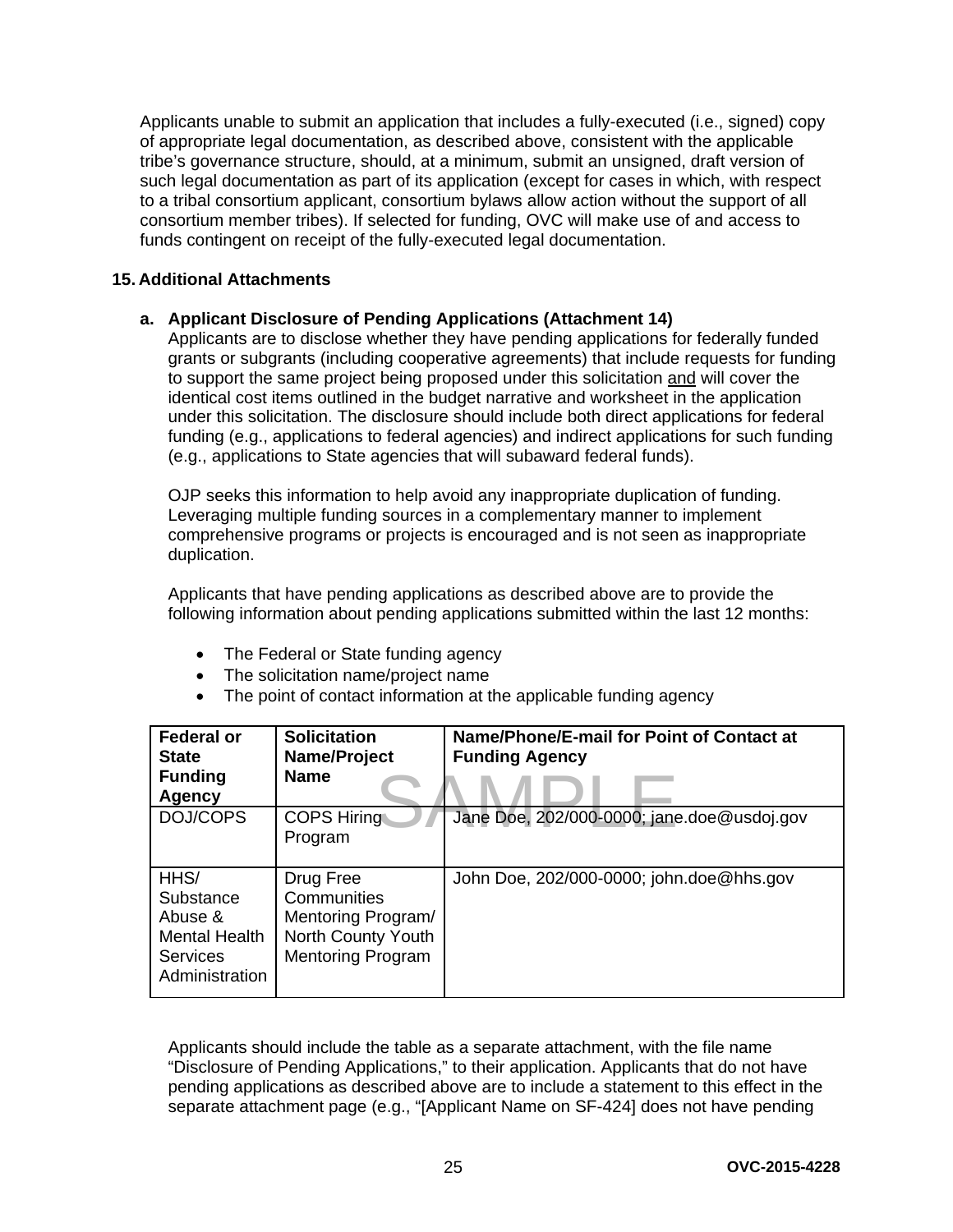applications submitted within the last 12 months for federally funded grants or subgrants (including cooperative agreements) that include requests for funding to support the same project being proposed under this solicitation and will cover the identical cost items outlined in the budget narrative and worksheet in the application under this solicitation.").

#### **b. Research and Evaluation Independence and Integrity (Attachment 15)**

If a proposal involves research and/or evaluation, regardless of the proposal's other merits, in order to receive funds, the applicant must demonstrate research/evaluation independence, including appropriate safeguards to ensure research/evaluation objectivity and integrity, both in this proposal and as it may relate to the applicant's other current or prior related projects. This documentation may be included as an attachment to the application which addresses BOTH i. and ii. below.

- i. For purposes of this solicitation, applicants must document research and evaluation independence and integrity by including, at a minimum, one of the following two items:
	- a. A specific assurance that the applicant has reviewed its proposal to identify any research integrity issues (including all principal investigators and subrecipients) and it has concluded that the design, conduct, or reporting of research and evaluation funded by OVC grants, cooperative agreements, or contracts will not be biased by any personal or financial conflict of interest on the part of part of its staff, consultants, and/or sub-recipients responsible for the research and evaluation or on the part of the applicant organization;

#### OR

b. A specific listing of actual or perceived conflicts of interest that the applicant has identified in relation to this proposal. These conflicts could be either personal (related to specific staff, consultants, and/or sub-recipients) or organizational (related to the applicant or any subgrantee organization). Examples of potential investigator (or other personal) conflict situations may include, but are not limited to, those in which an investigator would be in a position to evaluate a spouse's work product (actual conflict), or an investigator would be in a position to evaluate the work of a former or current colleague (potential apparent conflict). With regard to potential organizational conflicts of interest, as one example, generally an organization could not be given a grant to evaluate a project if that organization had itself provided substantial prior technical assistance to that specific project or a location implementing the project (whether funded by OJP or other sources), as the organization in such an instance would appear to be evaluating the effectiveness of its own prior work. The key is whether a reasonable person understanding all of the facts would be able to have confidence that the results of any research or evaluation project are objective and reliable. Any outside personal or financial interest that casts doubt on that objectivity and reliability of an evaluation or research product is a problem and must be disclosed.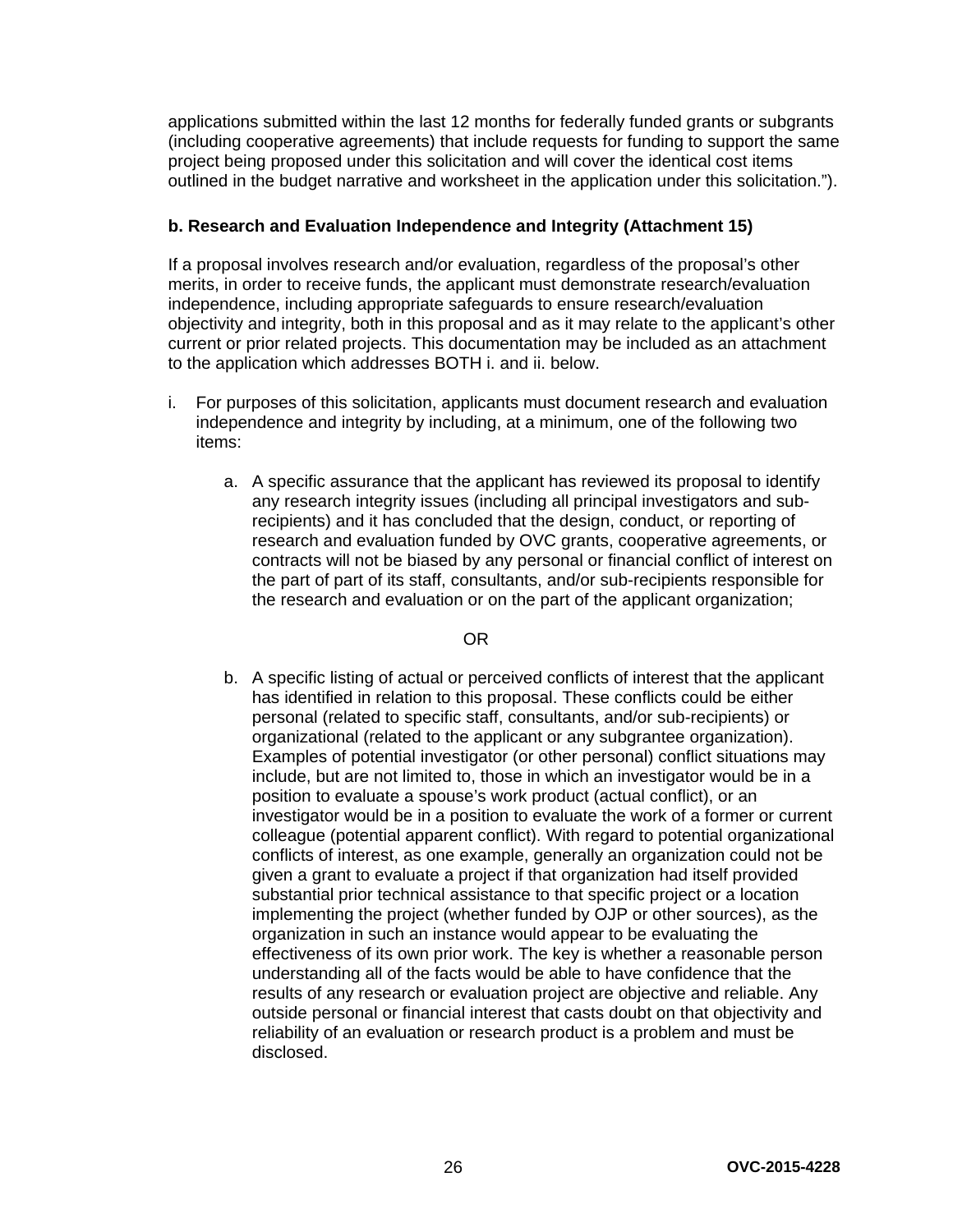- ii. In addition, for purposes of this solicitation applicants must address the issue of possible mitigation of research integrity concerns by including, at a minimum, one of the following two items:
	- a. If an applicant reasonably believes that no potential personal or organizational conflicts of interest exist, then the applicant should provide a brief narrative explanation of how and why it reached that conclusion. Applicants MUST also include an explanation of the specific processes and procedures that the applicant will put in place to identify and eliminate (or, at the very least, mitigate) potential personal or financial conflicts of interest on the part of its staff, consultants, and/or sub-recipients for this particular project, should that be necessary during the grant period. Documentation that may be helpful in this regard could include organizational codes of ethics/conduct or policies regarding organizational, personal, and financial conflicts of interest.

#### OR

b. If the applicant has identified specific personal or organizational conflicts of interest in its proposal during this review, the applicant must propose a specific and robust mitigation plan to address conflicts noted above. At a minimum, the plan must include specific processes and procedures that the applicant will put in place to eliminate (or, at the very least, mitigate) potential personal or financial conflicts of interest on the part of its staff, consultants, and/or sub-recipients for this particular project, should that be necessary during the grant period. Documentation that may be helpful in this regard could include organizational codes of ethics/conduct or policies regarding organizational, personal, and financial conflicts of interest. There is no guarantee that the plan, if any, will be accepted as proposed.

Considerations in assessing research and evaluation independence and integrity will include, but are not be limited to, the adequacy of the applicant's efforts to identify factors that could affect the objectivity or integrity of the proposed staff and/or the organization in carrying out the research, development, or evaluation activity; and the adequacy of the applicant's existing or proposed remedies to control any such factors.

#### **16. Financial Management and System of Internal Controls Questionnaire**

In accordance with [2 CFR 200.205,](http://www.ecfr.gov/cgi-bin/text-idx?SID=2ebfb13012953333f32ed4cf1411e33e&node=pt2.1.200&rgn=div5%23se2.1.200_1205) Federal agencies must have in place a framework for evaluating the risks posed by applicants before they receive a Federal award. To facilitate part of this risk evaluation, **all** applicants (other than an individual) are to download, complete, and submit this [form.](http://ojp.gov/funding/Apply/Resources/FinancialCapability.pdf)

#### **17. Disclosure of Lobbying Activities**

All applicants must complete this information. Applicants that expend any funds for lobbying activities are to provide the detailed information requested on the form Disclosure of Lobbying Activities (SF-LLL). Applicants that do not expend any funds for lobbying activities are to enter "N/A" in the text boxes for item 10 ("a. Name and Address of Lobbying Registrant" and "b. Individuals Performing Services").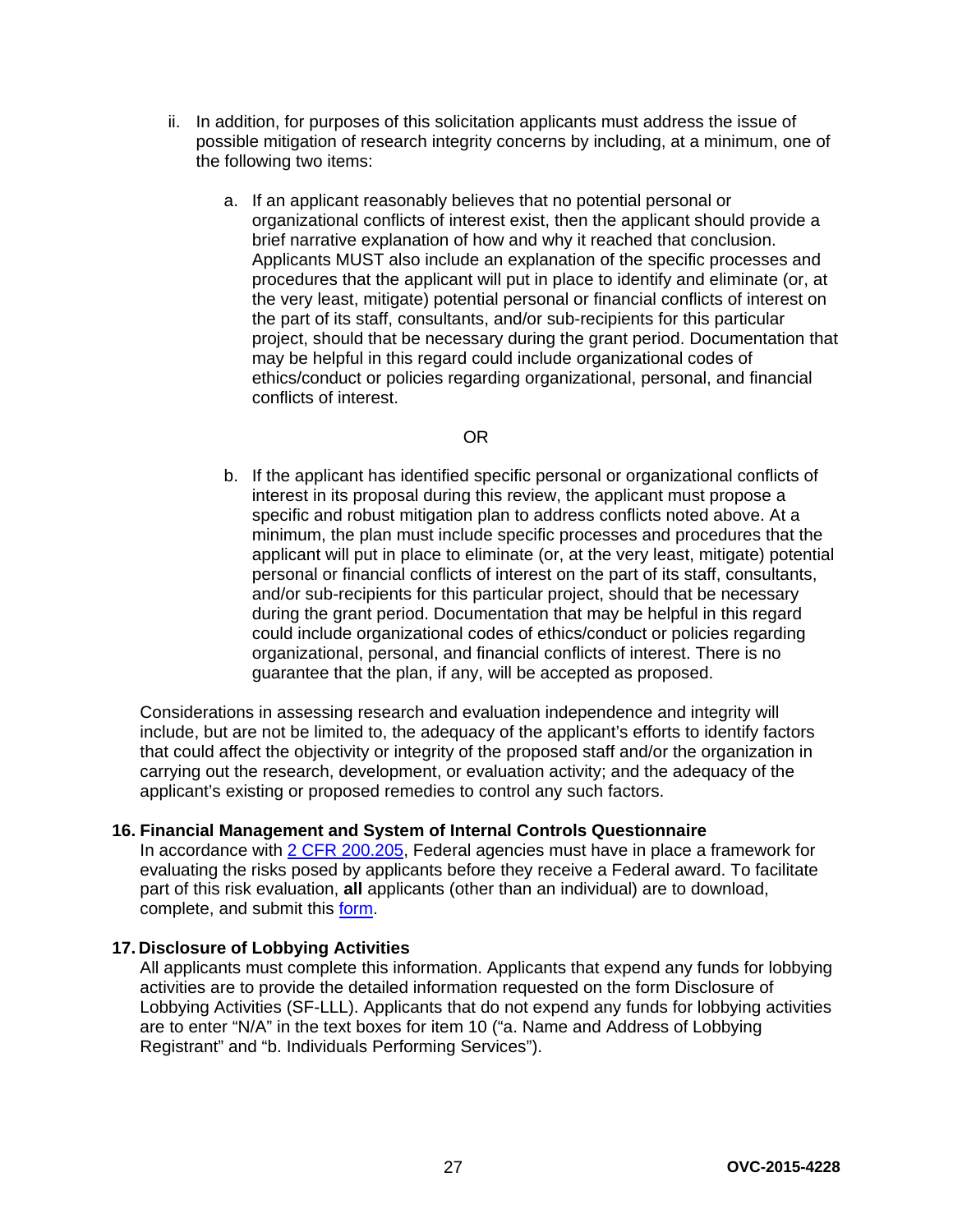#### <span id="page-27-0"></span>**How to Apply**

Applicants must register in, and submit applications through Grants.gov, a "one-stop storefront" to find federal funding opportunities and apply for funding. Find complete instructions on how to register and submit an application at [www.Grants.gov.](http://www.grants.gov/) Applicants that experience technical difficulties during this process should call the Grants.gov Customer Support Hotline at **800**-**518**- **4726** or **606–545–5035**, 24 hours a day, 7 days a week, except federal holidays. Registering with Grants.gov is a one-time process; however, **processing delays may occur, and it can take several weeks** for first-time registrants to receive confirmation and a user password. OJP encourages applicants to **register several weeks before** the application submission deadline. In addition, OJP urges applicants to submit applications 72 hours prior to the application due date to allow time to receive validation messages or rejection notifications from Grants.gov, and to correct in a timely fashion any problems that may have caused a rejection notification.

OVC strongly encourages all prospective applicants to sign up for Grants.gov [email](http://www.grants.gov/web/grants/manage-subscriptions.html) notifications regarding this solicitation. If this solicitation is cancelled or modified, individuals who sign up with Grants.gov for updates will be automatically notified.

**Note on File Names and File Types:** Grants.gov only permits the use of certain specific characters in names of attachment files. Valid file names may include only the characters shown in the table below. Grants.gov is designed to reject any application that includes an attachment(s) with a file name that contains any characters not shown in the table below.

| <b>Characters</b>        |                                                                  | <b>Special Characters</b> |                       |
|--------------------------|------------------------------------------------------------------|---------------------------|-----------------------|
| Upper case $(A - Z)$     | Parenthesis (                                                    | Curly braces $\{ \}$      | Square brackets [     |
| Lower case $(a - z)$     | Ampersand (&)                                                    | Tilde $(-)$               | Exclamation point (!) |
| Underscore (             | Comma $($ , $)$                                                  | Semicolon (;)             | Apostrophe ('         |
| Hyphen<br>$\blacksquare$ | At sign $(\mathcal{Q})$                                          | Number sign (#)           | Dollar sign (\$)      |
| Space                    | Percent sign (%)                                                 | Plus sign $(+)$           | Equal sign $(=)$      |
| Period (.)               | When using the ampersand (&) in XML, applicants must use the "&" |                           |                       |
|                          | format.                                                          |                           |                       |

Grants.gov is designed to forward successfully submitted applications to OJP's Grants Management System (GMS).

**GMS does not accept executable file types as application attachments**. These disallowed file types include, but are not limited to, the following extensions: ".com," ".bat," ".exe," ".vbs," ".cfg," ".dat," ".db," ".dbf," ".dll," ".ini," ".log," ".ora," ".sys," and ".zip." GMS may reject applications with files that use these extensions. It is important to allow time to change the type of file(s) if the application is rejected.

All applicants are required to complete the following steps:

OJP may not make a federal award to an applicant until the applicant has complied with all applicable DUNS and SAM requirements. If an applicant has not fully complied with the requirements by the time the federal awarding agency is ready to make a federal award, the federal awarding agency may determine that the applicant is not qualified to receive a federal award and use that determination as a basis for making a federal award to another applicant.

**1. Acquire a Data Universal Numbering System (DUNS) number.** In general, the Office of Management and Budget requires that all applicants (other than individuals) for federal funds include a DUNS number in their applications for a new award or a supplement to an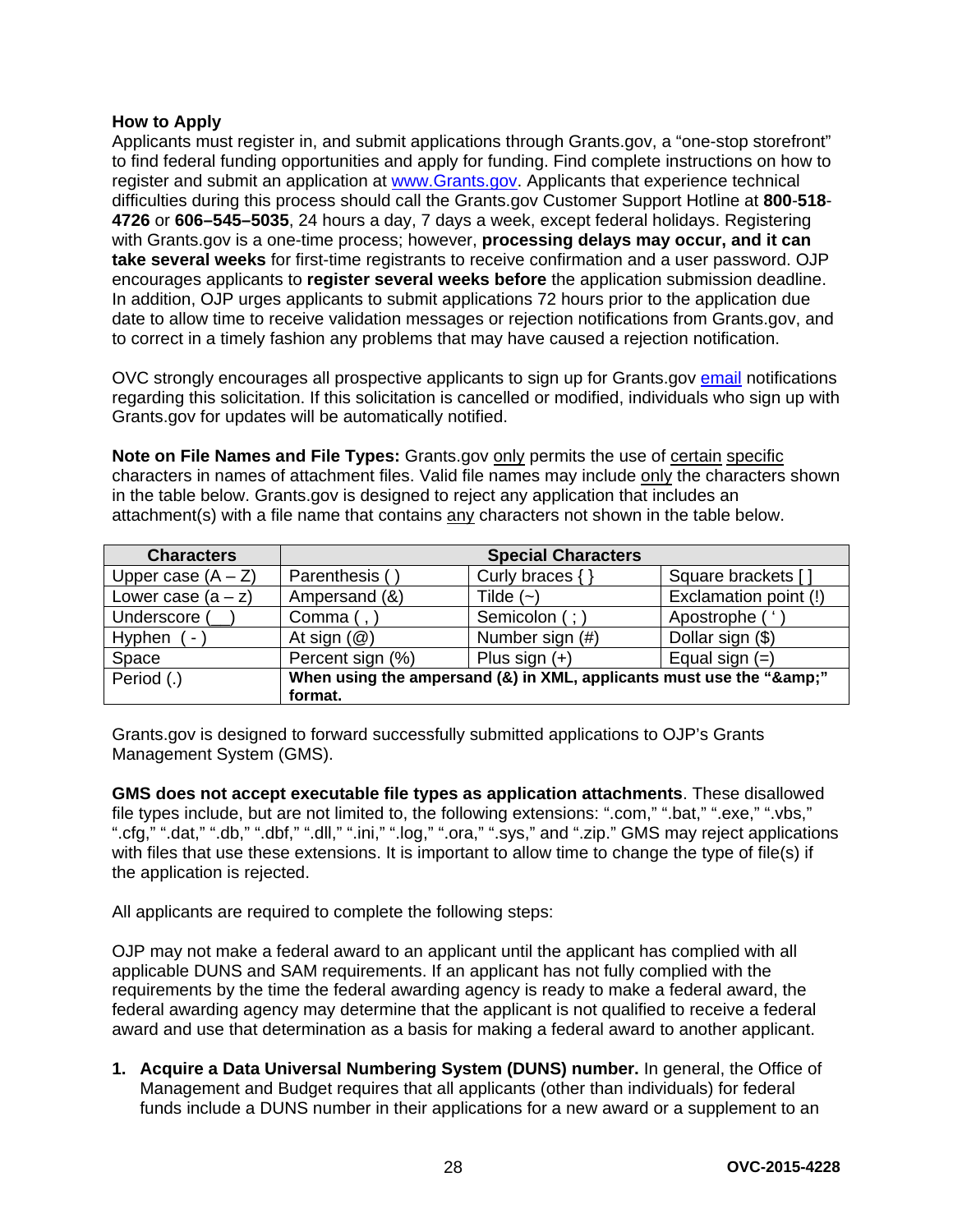existing award. A DUNS number is a unique nine-digit sequence recognized as the universal standard for identifying and differentiating entities receiving federal funds. The identifier is used for tracking purposes and to validate address and point of contact information for federal assistance applicants, recipients, and subrecipients. The DUNS number will be used throughout the grant life cycle. Obtaining a DUNS number is a free, one-time activity. Call Dun and Bradstreet at 866–705–5711 to obtain a DUNS number or apply online at [www.dnb.com.](http://www.dnb.com/) A DUNS number is usually received within 1-2 business days.

**2. Acquire registration with the System for Award Management (SAM).** SAM is the repository for standard information about federal financial assistance applicants, recipients, and subrecipients. OJP requires all applicants (other than individuals) for federal financial assistance to maintain current registrations in the SAM database. Applicants must be registered in SAM to successfully register in Grants.gov. Applicants must **update or renew their SAM registration annually** to maintain an active status.

Applications cannot be successfully submitted in Grants.gov until Grants.gov receives the SAM registration information. **The information transfer from SAM to Grants.gov can take up to 48 hours.** OJP recommends that the applicant register or renew registration with SAM as early as possible.

Information about SAM registration procedures can be accessed at [www.sam.gov.](https://www.sam.gov/portal/public/SAM/?portal:componentId=1f834b82-3fed-4eb3-a1f8-ea1f226a7955&portal:type=action&interactionstate=JBPNS_rO0ABXc0ABBfanNmQnJpZGdlVmlld0lkAAAAAQATL2pzZi9uYXZpZ2F0aW9uLmpzcAAHX19FT0ZfXw**)

- **3. Acquire an Authorized Organization Representative (AOR) and a Grants.gov username and password**. Complete the AOR profile on Grants.gov and create a username and password. The applicant organization's DUNS number must be used to complete this step. For more information about the registration process, go to [www.grants.gov/web/grants/register.html.](http://www.grants.gov/web/grants/register.html)
- **4. Acquire confirmation for the AOR from the E-Business Point of Contact (E-Biz POC).**  The E-Biz POC at the applicant organization must log into Grants.gov to confirm the applicant organization's AOR. Note that an organization can have more than one AOR.
- **5. Search for the funding opportunity on Grants.gov.** Use the following identifying information when searching for the funding opportunity on Grants.gov. The Catalog of Federal Domestic Assistance number for this solicitation is 16.320, titled "Services for Trafficking Victims" and the funding opportunity number is OVC-2015-4228.
- **6. Submit a valid application consistent with this solicitation by following the directions in Grants.gov.** Within 24–48 hours after submitting the electronic application, the applicant should receive two notifications from Grants.gov. The first will confirm the receipt of the application and the second will state whether the application has been successfully validated, or rejected due to errors, with an explanation. It is possible to first receive a message indicating that the application is received and then receive a rejection notice a few minutes or hours later. Submitting well ahead of the deadline provides time to correct the problem(s) that caused the rejection. **Important:** OJP urges applicants to submit applications **at least 72 hours prior** to the application due date to allow time to receive validation messages or rejection notifications from Grants.gov, and to correct in a timely fashion any problems that may have caused a rejection notification.

Click [here](http://www.grants.gov/web/grants/applicants/organization-registration.html) for further details on DUNS, SAM, and Grants.gov registration steps and timeframes.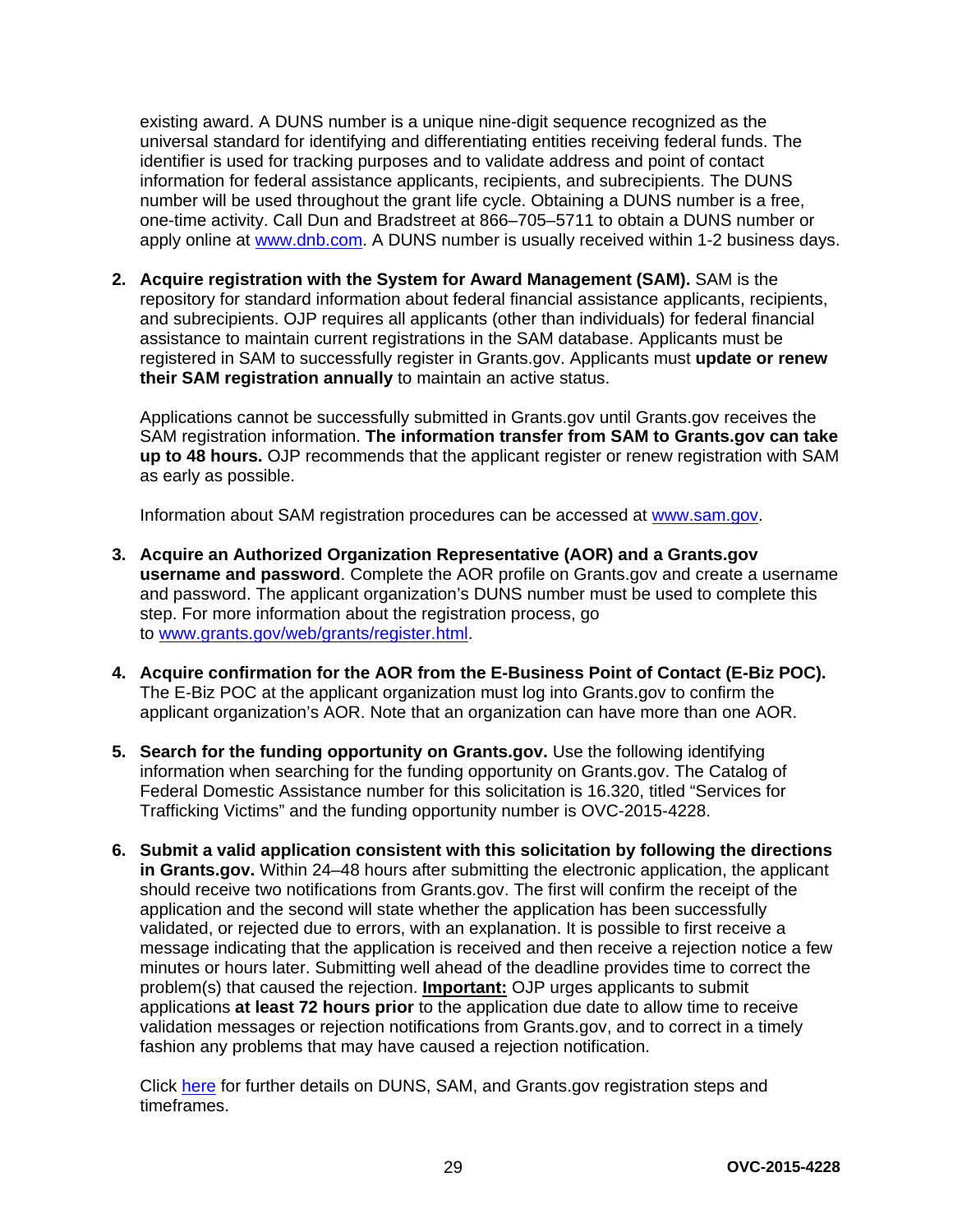#### **Note: Duplicate Applications**

If an applicant submits multiple versions of the same application, OVC will review only the most recent system-validated version submitted. See Note on File Names and File Types under [How](#page-27-0)  [to Apply.](#page-27-0)

#### **Experiencing Unforeseen Grants.gov Technical Issues**

Applicants that experience unforeseen Grants.gov technical issues beyond their control that prevent them from submitting their application by the deadline must contact the Grants.gov [Customer Support Hotline](http://www.grants.gov/web/grants/about/contact-us.html) or the [SAM Help Desk](https://www.fsd.gov/fsd-gov/home.do) to report the technical issue and receive a tracking number. Then applicant must e-mail the OVC contact identified in the Contact Information section on page 2 **within 24 hours after the application deadline** and request approval to submit their application. The e-mail must describe the technical difficulties, and include a timeline of the applicant's submission efforts, the complete grant application, the applicant's DUNS number, and any Grants.gov Help Desk or SAM tracking number(s). **Note: OVC** *does not* **automatically approve requests***.* After the program office reviews the submission, and contacts the Grants.gov or SAM Help Desks to validate the reported technical issues, OJP will inform the applicant whether the request to submit a late application has been approved or denied. If OJP determines that the applicant failed to follow all required procedures, which resulted in an untimely application submission, OJP will deny the applicant's request to submit their application.

The following conditions are generally insufficient to justify late submissions:

- Failure to register in SAM or Grants.gov in sufficient time
- Failure to follow Grants.gov instructions on how to register and apply as posted on its Web site
- Failure to follow each instruction in the OJP solicitation
- Technical issues with the applicant's computer or information technology environment, including firewalls

#### **Notifications regarding known technical problems with Grants.gov, if any, are posted at the top of the OJP funding Web page**

**at [www.ojp.gov/funding/Explore/CurrentFundingOpportunities.htm.](http://ojp.gov/funding/Explore/CurrentFundingOpportunities.htm)**

## <span id="page-29-0"></span>**E. Application Review Information**

#### <span id="page-29-1"></span>**Selection Criteria**

Applications will be evaluated and rated based on the extent to which the program meets the following selection criteria, which were described in the section of this solicitation titled "What an Application Should Include" on page 14.

- 1. Statement of the Problem (15%)
- 2. Project Design and Implementation (30%)
- 3. Capabilities and Competencies (30%)
- 4. Plan for Evaluation and Collecting the Data Required for this Solicitation's Performance Measures (5%)
- 5. Plan for Delivering Training and Accessing Professional Development (5%)
- 6. Budget: complete, cost effective, and allowable (e.g., reasonable, allocable, and necessary for project activities). Budget narratives should generally demonstrate how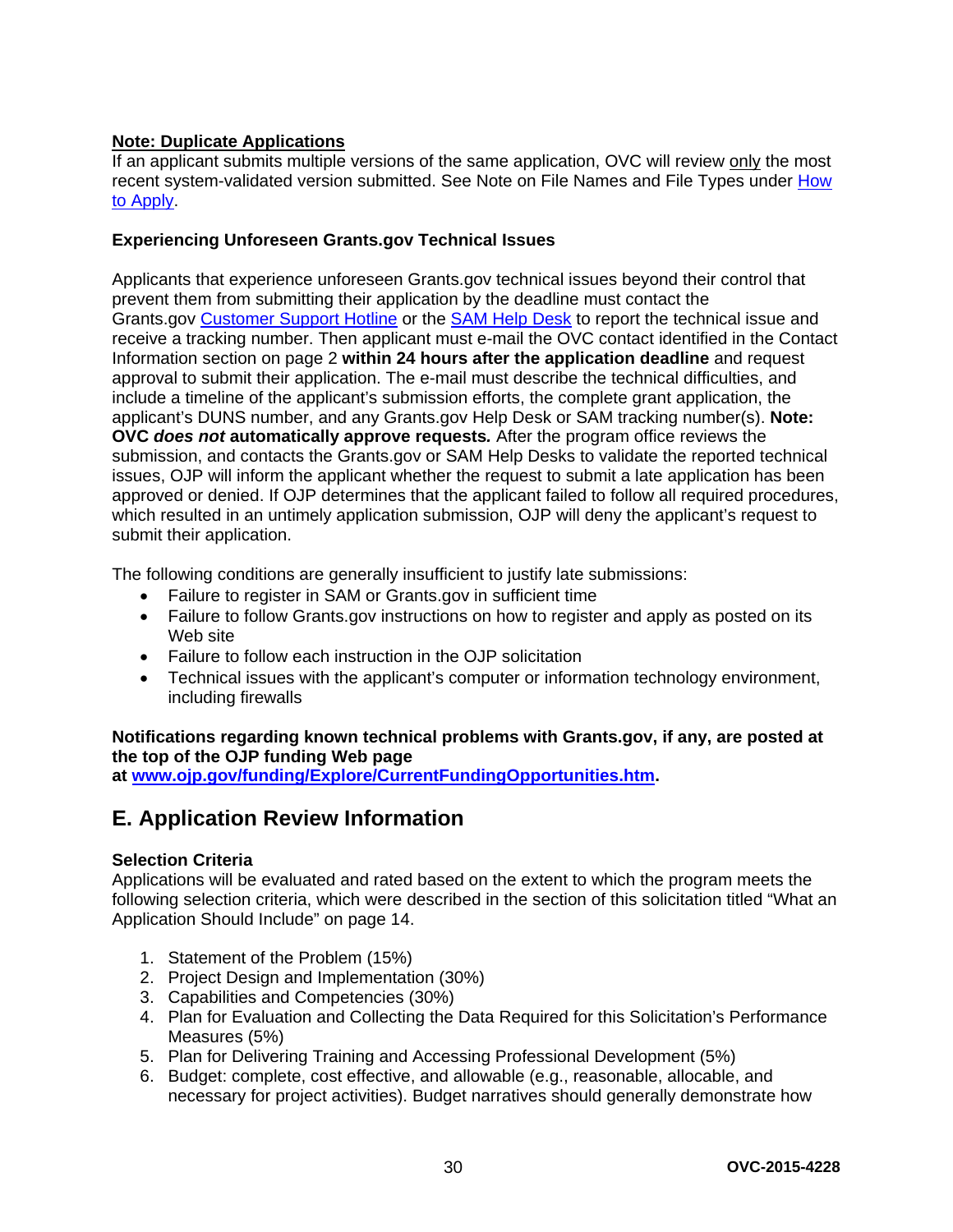applicants will maximize cost effectiveness of grant expenditures. Budget narratives should demonstrate cost effectiveness in relation to potential alternatives and the goals of the project. $^3$  $^3$  (15%).

#### <span id="page-30-0"></span>**Review Process**

OJP is committed to ensuring a fair and open process for awarding grants. OVC reviews the application to make sure that the information presented is reasonable, understandable, measurable, and achievable, as well as consistent with the solicitation.

Peer reviewers will review the applications submitted under this solicitation that meet basic minimum requirements. For purposes of assessing whether applicants have met basic minimum requirements, OJP screens applications for compliance with specified program requirements to help determine which applications should proceed to further consideration for award. Although program requirements may vary, the following are common requirements applicable to all solicitations for funding under OJP grant programs:

- Applications must be submitted by an eligible type of applicant
- Applications must request funding within programmatic funding constraints (if applicable)
- Applications must be responsive to the scope of the solicitation
- Applications must include all items designated as "critical elements"
- Applicants will be checked against the General Services Administration's Excluded Parties List

For a list of critical elements, see "What an Application Should Include" under [Section D.](#page-13-1)  [Application and Submission Information.](#page-13-1)

OVC may use internal peer reviewers, external peer reviewers, or a combination, to assess applications meeting basic minimum requirements on technical merit using the solicitation's selection criteria. An external peer reviewer is an expert in the subject matter of a given solicitation who is not a current DOJ employee. An internal reviewer is a current DOJ employee who is well-versed or has expertise in the subject matter of this solicitation. A peer review panel will evaluate, score, and rate applications that meet basic minimum requirements. Peer reviewers' ratings and any resulting recommendations are advisory only, although their views are considered carefully. In addition to peer review ratings, considerations for award recommendations and decisions may include, but are not limited to, underserved populations, geographic diversity, strategic priorities, past performance under prior OVC and OJP awards, and available funding.

OJP reviews applications for potential discretionary awards to evaluate the risks posed by applicants before they receive an award. This review may include but is not limited to the following:

- 1. Financial stability and fiscal integrity
- 2. Quality of management systems and ability to meet the management standards prescribed in the Financial Guide
- 3. History of performance

<span id="page-30-1"></span> $^3$  Generally speaking, a reasonable cost is a cost that, in its nature or amount, does not exceed that which would be incurred by a prudent person under the circumstances prevailing at the time the decision was made to incur the costs.  $\overline{\phantom{a}}$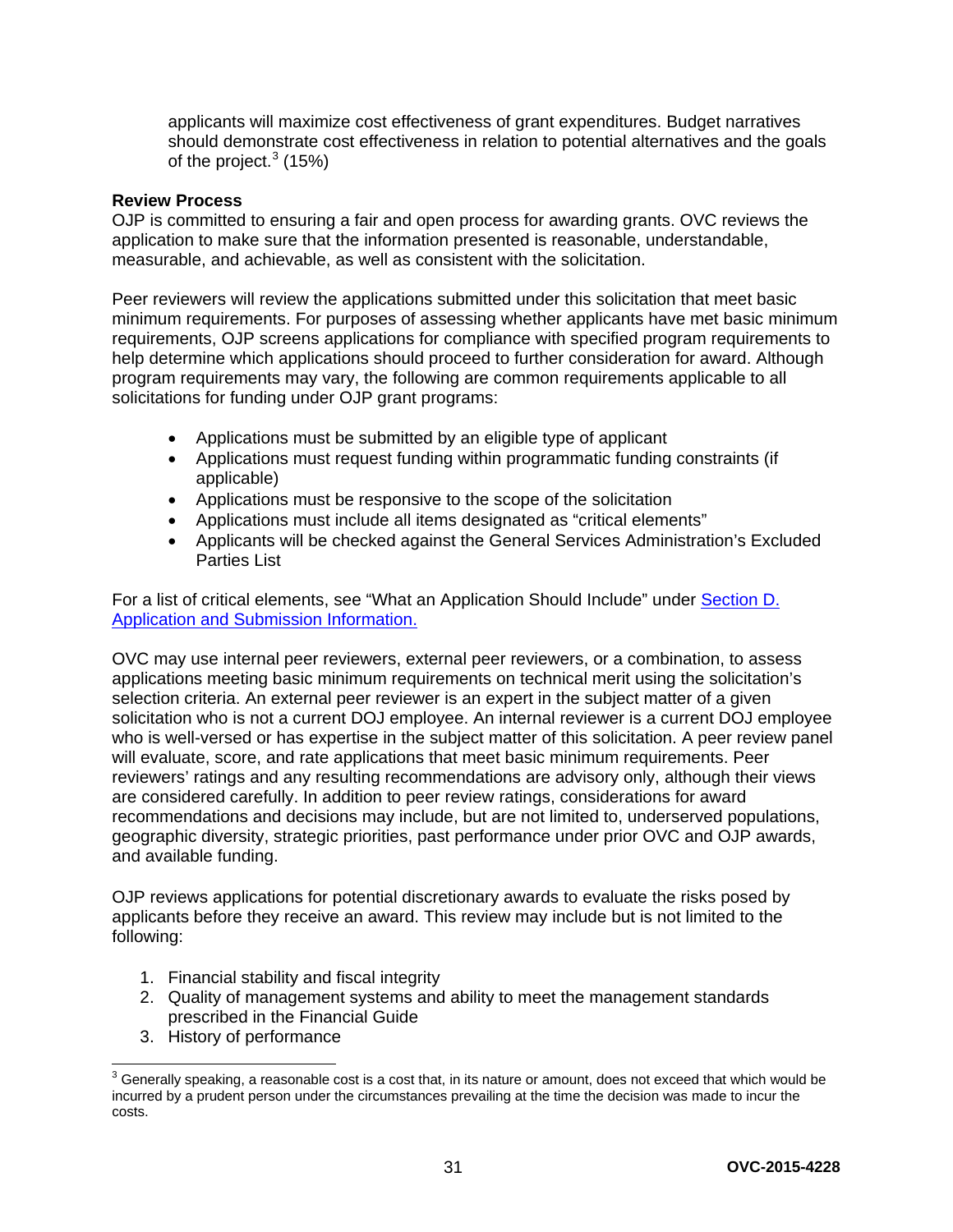- 4. Reports and findings from audits
- 5. The applicant's ability to effectively implement statutory, regulatory, or other requirements imposed on non-Federal entities
- <span id="page-31-3"></span>6. Proposed costs to determine if the Budget Detail Worksheet and Budget Narrative accurately explain project costs, and whether those costs are reasonable, necessary, and allowable under applicable federal cost principles and agency regulations

Absent explicit statutory authorization or written delegation of authority to the contrary, all final award decisions will be made by the Assistant Attorney General, who may consider factors including, but not limited to, peer review ratings, underserved populations, geographic diversity, strategic priorities, past performance under prior OVC and OJP awards, and available funding when making awards.

## <span id="page-31-0"></span>**F. Federal Award Administration Information**

#### <span id="page-31-1"></span>**Federal Award Notices**

OJP award notification will be sent from GMS. Recipients will be required to log in; accept any outstanding assurances and certifications on the award; designate a financial point of contact; and review, sign, and accept the award. The award acceptance process involves physical signature of the award document by the authorized representative and the scanning of the fullyexecuted award document to OJP.

#### <span id="page-31-2"></span>**Administrative, National Policy, and other Legal Requirements**

If selected for funding, in addition to implementing the funded project consistent with the agency-approved project proposal and budget, the recipient must comply with award terms and conditions, and other legal requirements, including but not limited to OMB, DOJ or other federal regulations which will be included in the award, incorporated into the award by reference, or are otherwise applicable to the award. OJP strongly encourages prospective applicants to review the information pertaining to these requirements **prior** to submitting an application. To assist applicants and recipients in accessing and reviewing this information, OJP has placed pertinent information on its [Solicitation Requirements](http://ojp.gov/funding/Explore/SolicitationRequirements/index.htm) page of the OJP [Funding Resource Center.](http://ojp.gov/funding/index.htm)

Please note in particular the following two forms, which applicants must accept in GMS prior to the receipt of any award funds, as each details legal requirements with which applicants must provide specific assurances and certifications of compliance. Applicants may view these forms in the Apply section of the [OJP Funding Resource Center](http://ojp.gov/funding/index.htm) and are strongly encouraged to review and consider them carefully prior to making an application for OJP grant funds.

- [Certifications Regarding Lobbying; Debarment, Suspension and Other Responsibility](http://ojp.gov/funding/Apply/Forms.htm)  [Matters; and Drug-Free Workplace Requirements](http://ojp.gov/funding/Apply/Forms.htm)
- **[Standard Assurances](http://ojp.gov/funding/Apply/Forms.htm)**

Upon grant approval, OJP electronically transmits (via GMS) the award document to the prospective award recipient. In addition to other award information, the award document contains award terms and conditions that specify national policy requirements<sup>[4](#page-31-4)</sup> with which

<span id="page-31-4"></span><sup>4</sup> *See generally* 2 C.F.R. 200.300 (provides a general description of national policy requirements typically applicable to recipients of Federal awards, including the Federal Funding Accountability and Transparency Act of 2006 (FFATA)).  $\overline{a}$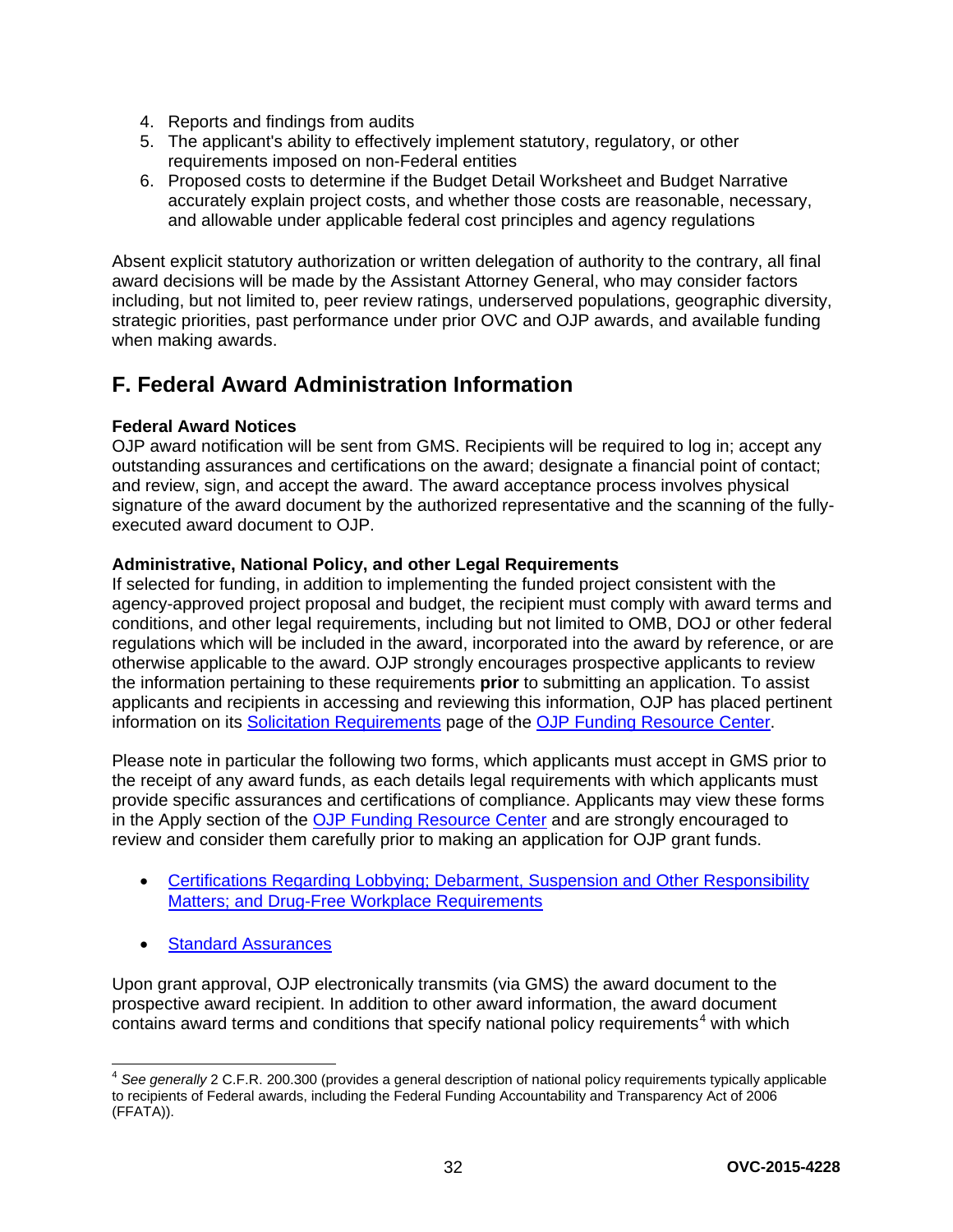recipients of federal funding must comply; uniform administrative requirements, cost principles, and audit requirements; and program-specific terms and conditions required based on applicable program (statutory) authority or requirements set forth in OJP solicitations and program announcements, and other requirements which may be attached to appropriated funding. For example, certain efforts may call for special requirements, terms, or conditions relating to intellectual property, data/information-sharing or -access, or information security; or audit requirements, expenditures and milestones, or publications and/or press releases. OJP also may place additional terms and conditions on an award based on its risk assessment of the applicant, or for other reasons it determines necessary to fulfill the goals and objectives of the program.

Prospective applicants may access and review the text of mandatory conditions OJP includes in all OJP awards, as well as the text of certain other conditions, such as administrative conditions, via [Mandatory Award Terms and Conditions](http://ojp.gov/funding/Explore/SolicitationRequirements/MandatoryTermsConditions.htm) page of the OJP [Funding Resource Center.](http://ojp.gov/funding/index.htm)

As stated above, OVC anticipates that it will make any award from this solicitation in the form of a cooperative agreement. Cooperative agreement awards include standard "federal involvement" conditions that describe the general allocation of responsibility for execution of the funded program. Generally-stated, under cooperative agreement awards, responsibility for the day-to-day conduct of the funded project rests with the recipient in implementing the funded and approved proposal and budget, and the award terms and conditions. Responsibility for oversight and redirection of the project, if necessary, rests with OVC.

In addition to any "federal involvement" condition(s), OJP cooperative agreement awards include a special condition specifying certain reporting requirements required in connection with conferences, meetings, retreats, seminars, symposium, training activities, or similar events funded under the award, consistent with OJP policy and guidance on conference approval, planning, and reporting.

#### <span id="page-32-0"></span>**General Information about Post-Federal Award Reporting Requirements**

Recipients must submit quarterly financial reports, semi-annual progress reports, final financial and progress reports, and, if applicable, an annual audit report in accordance with 2 CFR Part 200. Future awards and fund drawdowns may be withheld if reports are delinquent.

Special Reporting requirements may be required by OJP depending on the statutory, legislative or administrative obligations of the recipient or the program.

## <span id="page-32-1"></span>**G. Federal Awarding Agency Contact(s)**

For additional Federal Awarding Agency Contact(s), see page 2.

For additional contact information for Grants.gov, see page 2.

## <span id="page-32-2"></span>**H. Other Information**

#### <span id="page-32-3"></span>**Provide Feedback to OJP**

To assist OJP in improving its application and award processes, we encourage applicants to provide feedback on this solicitation, the application submission process, and/or the application review/peer review process. Provide feedback to [OJPSolicitationFeedback@usdoj.gov.](mailto:OJPSolicitationFeedback@usdoj.gov)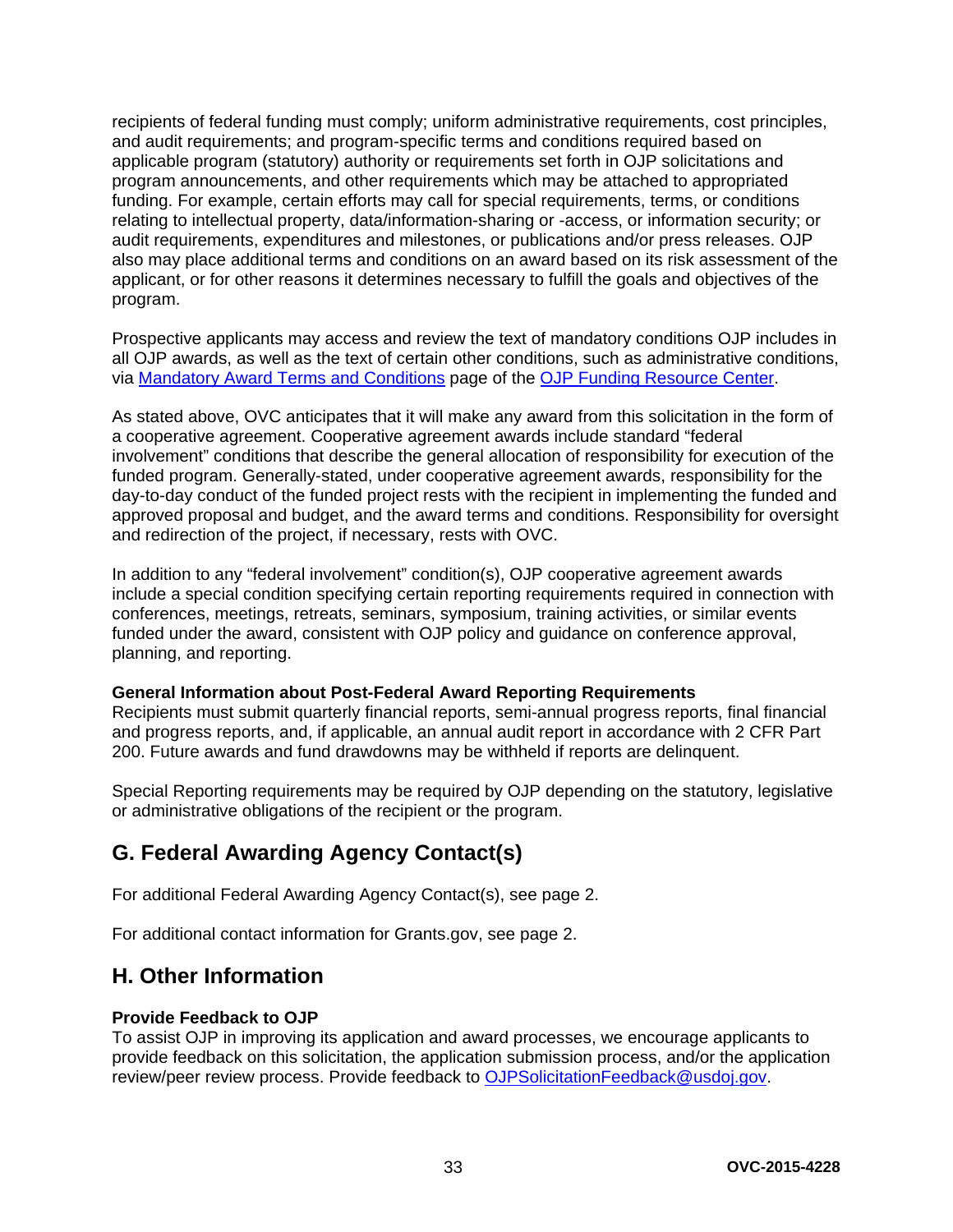**IMPORTANT:** This e-mail is for feedback and suggestions only. Replies are **not** sent from this mailbox. If you have specific questions on any program or technical aspect of the solicitation, **you must** directly contact the appropriate number or e-mail listed on the front of this solicitation document. These contacts are provided to help ensure that you can directly reach an individual who can address your specific questions in a timely manner.

If you are interested in being a reviewer for other OJP grant applications, please e-mail your resume to oippeerreview@lmbps.com. The OJP Solicitation Feedback email account will not forward your resume. **Note:** Neither you nor anyone else from your organization can be a peer reviewer in a competition in which you or your organization have submitted an application.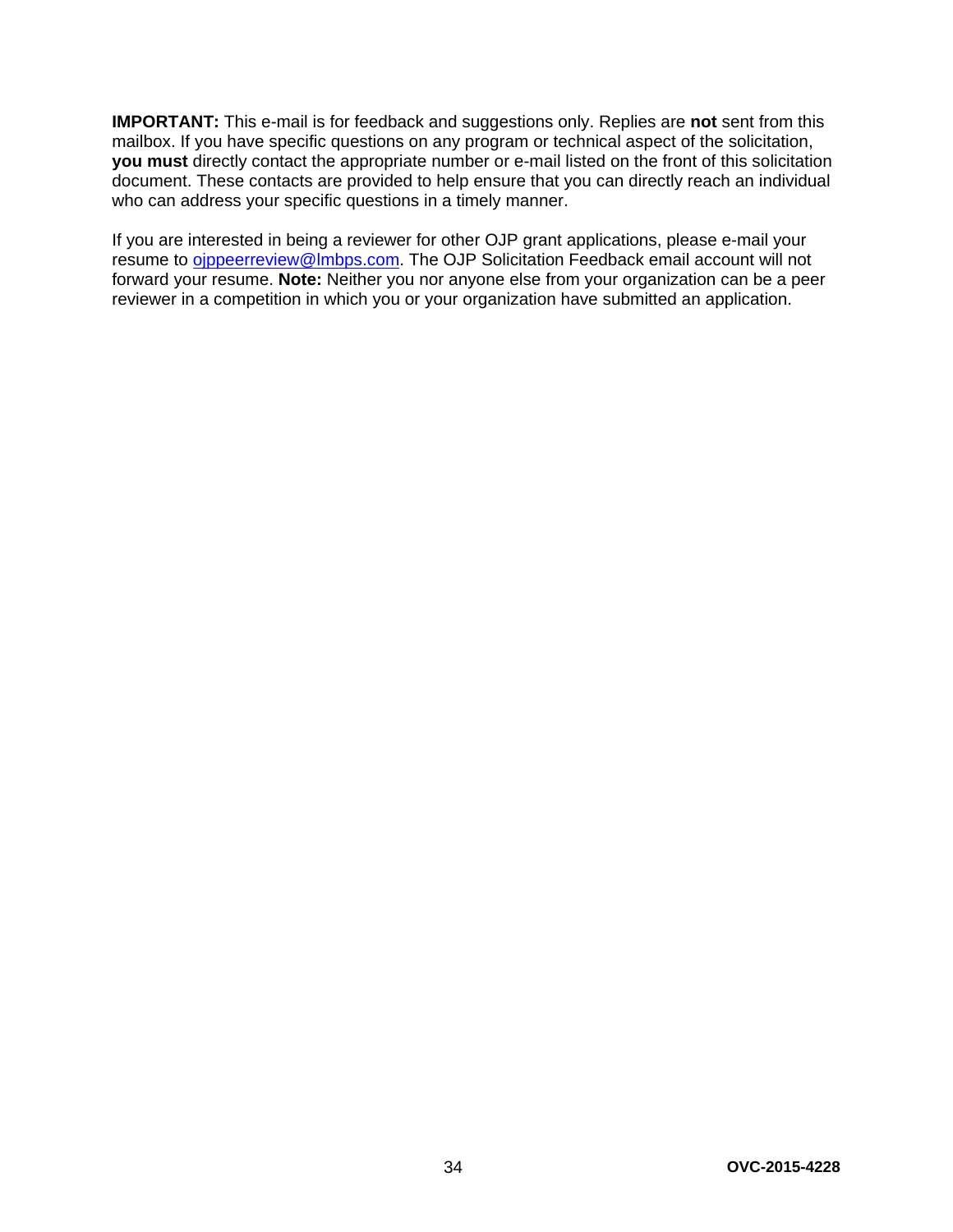#### <span id="page-34-0"></span>**Application Checklist OVC Fiscal Year (FY) 2015 Comprehensive Services for Victims of All Forms of Human Trafficking**

This application checklist has been created to assist in developing an application.

#### **What an Applicant Should Do:** *Grants.gov*

| Prior to Registering in Grants.gov:                                            |               |
|--------------------------------------------------------------------------------|---------------|
| Acquire a DUNS Number                                                          | (see page 29) |
| Acquire or renew registration with SAM                                         | (see page 29) |
| To Register with Grants.gov.                                                   |               |
| Acquire AOR and Grants.gov username/password                                   | (see page 30) |
| Acquire AOR confirmation from the E-Biz POC                                    | (see page 30) |
| To Find Funding Opportunity:                                                   |               |
| Search for the Funding Opportunity on Grants.gov                               | (see page 30) |
| Download Funding Opportunity and Application Package                           |               |
| Sign up for Grants.gov email notifications (optional)                          | (see page 28) |
| Read Important Notice: Applying for Grants in Grants.gov                       |               |
| After application submission, receive Grants.gov email notifications that:     |               |
| (1) application has been received,                                             |               |
| (2) application has either been successfully validated or rejected with errors |               |
|                                                                                | (see page 30) |
| If no Grants gov receipt, and validation or error notifications are received:  |               |
| Contact OVC regarding experiencing technical difficulties                      | (see page 2)  |

#### **General Requirements**:

**EXECUTE:** Review the [Solicitation Requirements](http://ojp.gov/funding/Explore/SolicitationRequirements/index.htm) in the OJP Funding Resource Center.

#### **Scope Requirement:**

\_\_\_\_\_ The federal amount requested is within the allowable limit(s) of \$750,000.

**Eligibility Requirement***:* See eligibility information set out on the Title page.

#### **What an Application Should Include:**

| Application for Federal Assistance (SF-424) | (see page 15) |
|---------------------------------------------|---------------|
| Project Abstract (Attachment 1)             | (see page 15) |
| Program Narrative (Attachment 2)            | (see page 16) |
| Plan for Collecting the Data (Attachment 3) | (see page 19) |
|                                             |               |

\_\_\_\_\_ Budget Detail Worksheet and Narrative (Attachment 4) (see page 21) \_\_\_\_\_ Employee Compensation Waiver request and justification (if applicable) (see page 13)

*\_\_\_\_\_* Read OJP policy and guidance on conference approval, planning, and reporting available at [ojp.gov/financialguide/PostawardRequirements/chapter15page1.htm](http://ojp.gov/financialguide/PostawardRequirements/chapter15page1.htm) (see page 14 )